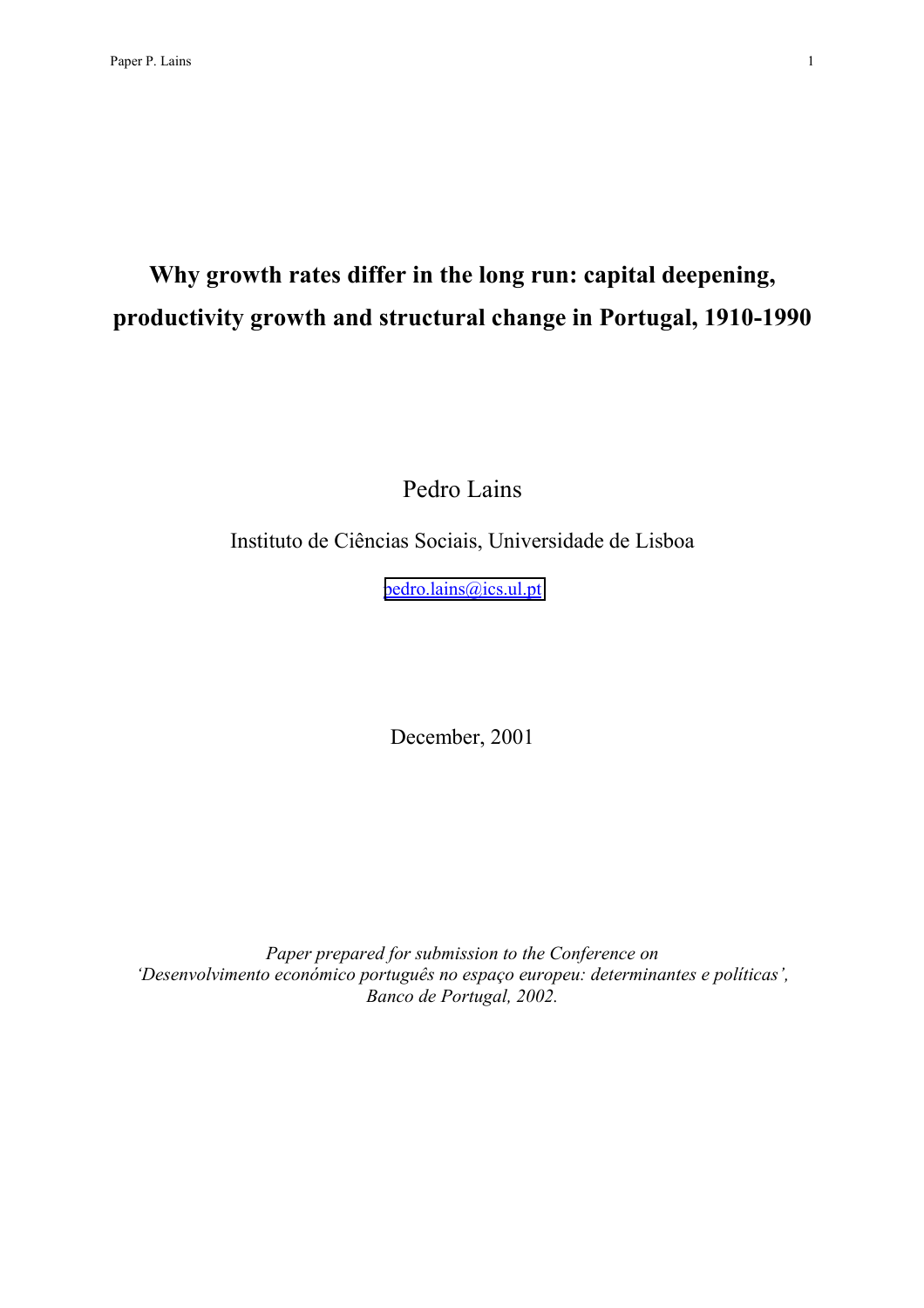# *Abstract*

*This paper has two main purposes. The first is to define and describe the main cycles of growth and convergence of the Portuguese economy, during the twentieth century* 

*The second purpose of the paper is to explore the causes of economic growth and slowdown over the century, within a growth accounting framework. We conclude that the acceleration of growth after World War II was due to capital deepening and total factor productivity growth and that the downturn after 1973 can be ascribed to the decline in factor productivity growth.* 

*The paper proceeds by exploring the causes of the post-1973 slowdown in factor productivity. We propose an explanation that is based on the effects of structural change in the industrial sector, which was induced by the increasing integration within the European Union market.*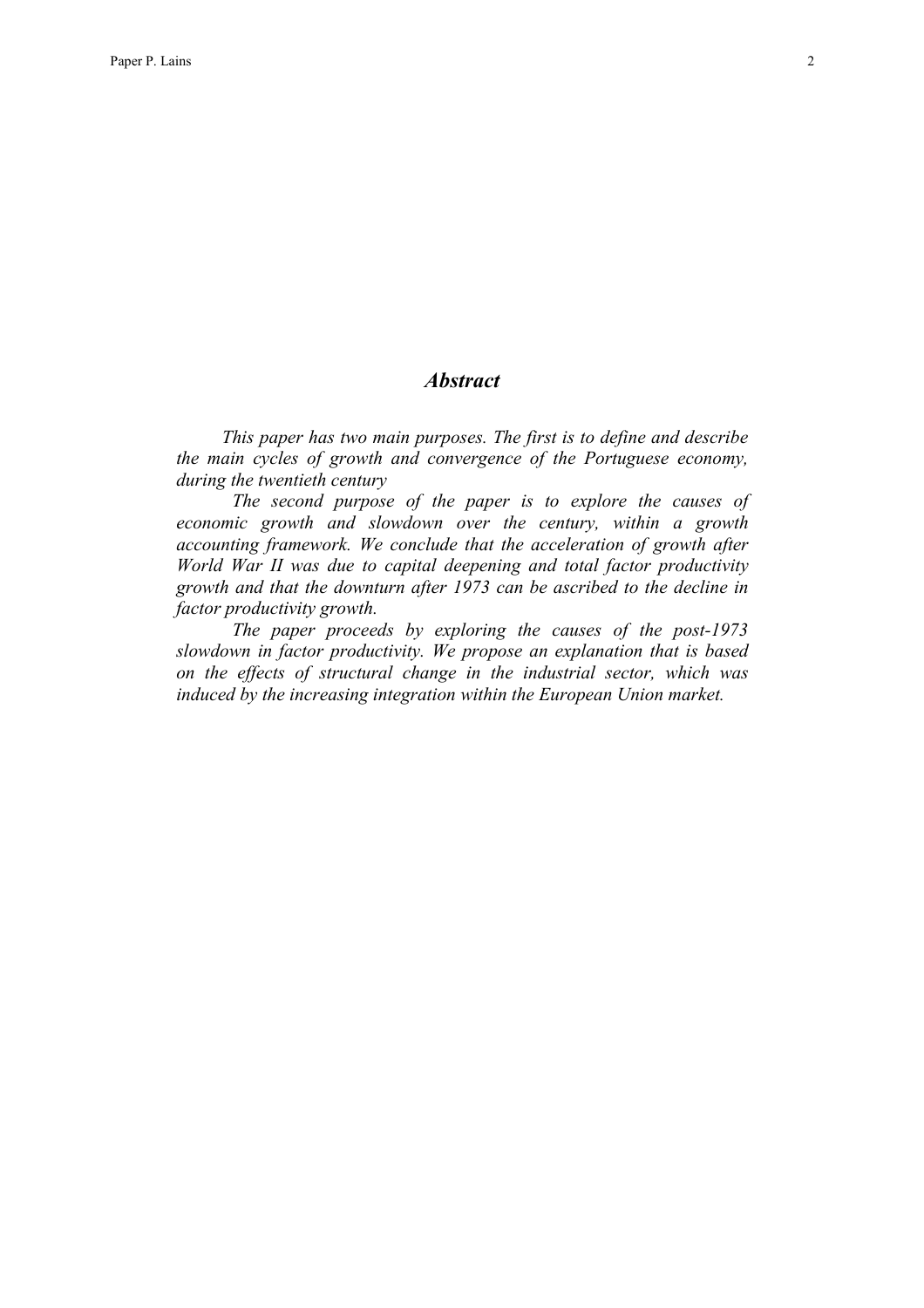### *1. Introduction*

Throughout most of the nineteenth century, the levels of income per capita of the poor economies of the western European periphery diverged from those of the first industrializers. Contrarily, over the twentieth century, there was a convergence of incomes per capita within the continent. Convergence, however, occurred with different degrees of intensity and it was mostly concentrated in the period from 1950-73. This period has been studied more deeply, particularly in a cross-country comparative perspective. Yet, our understanding of the causes behind changes in convergence rates can be increased by paying attention to changing patterns of economic growth within a single country, in a long run perspective.<sup>1</sup>

Within the European periphery, Portugal had a particularly good performance over the twentieth century.<sup>2</sup> That performance can be partially explained by the fact that the country was spared from the direct effects of World War I. Portuguese economic growth was also less affected than other European countries by the contraction of international trade and capital flows that followed the New York 1929 crash. Truly, emigration and revenues from colonial trade were severely diminished through the impact of the Great Depression in Brazil and Africa.<sup>3</sup> But the fact is that, during the 1930s, Portugal faired better than Spain, which was ravaged by civil war. Portugal was also not directly affected by World War II, contrarily to what happened to Greece, which also suffered the effects of a civil war in the late 1940s. After World War II, Portugal engaged in the emerging international institutional framework, which regulated and fostered the resurgence of the international economy, and Spain and Ireland followed about one decade later.<sup>4</sup>

Traditional explanations of growth and slowdown of the Portuguese economy have put more emphasis on internal factors and, in particular, on economic policy options, which would have shifted in important ways. To start with, the financial indiscipline that characterized the Republican period (1910-26) would have been responsible for alleged economic stagnation. The emergence of the Estado Novo, in 1933, although it enhanced monetary and financial stability did not lead to higher levels of economic growth, according

<sup>&</sup>lt;sup>1</sup> See Prados and Sanz (1996), on Spain, and Ó Gráda and O'Rourke (1996), on Ireland. See also van Ark (1996b).

 $2$  On Portuguese growth performance over the twentieth century see Lains (1994). See also Mateus (1998).

<sup>3</sup> Lains (1998).

<sup>4</sup> See Leitão (2001).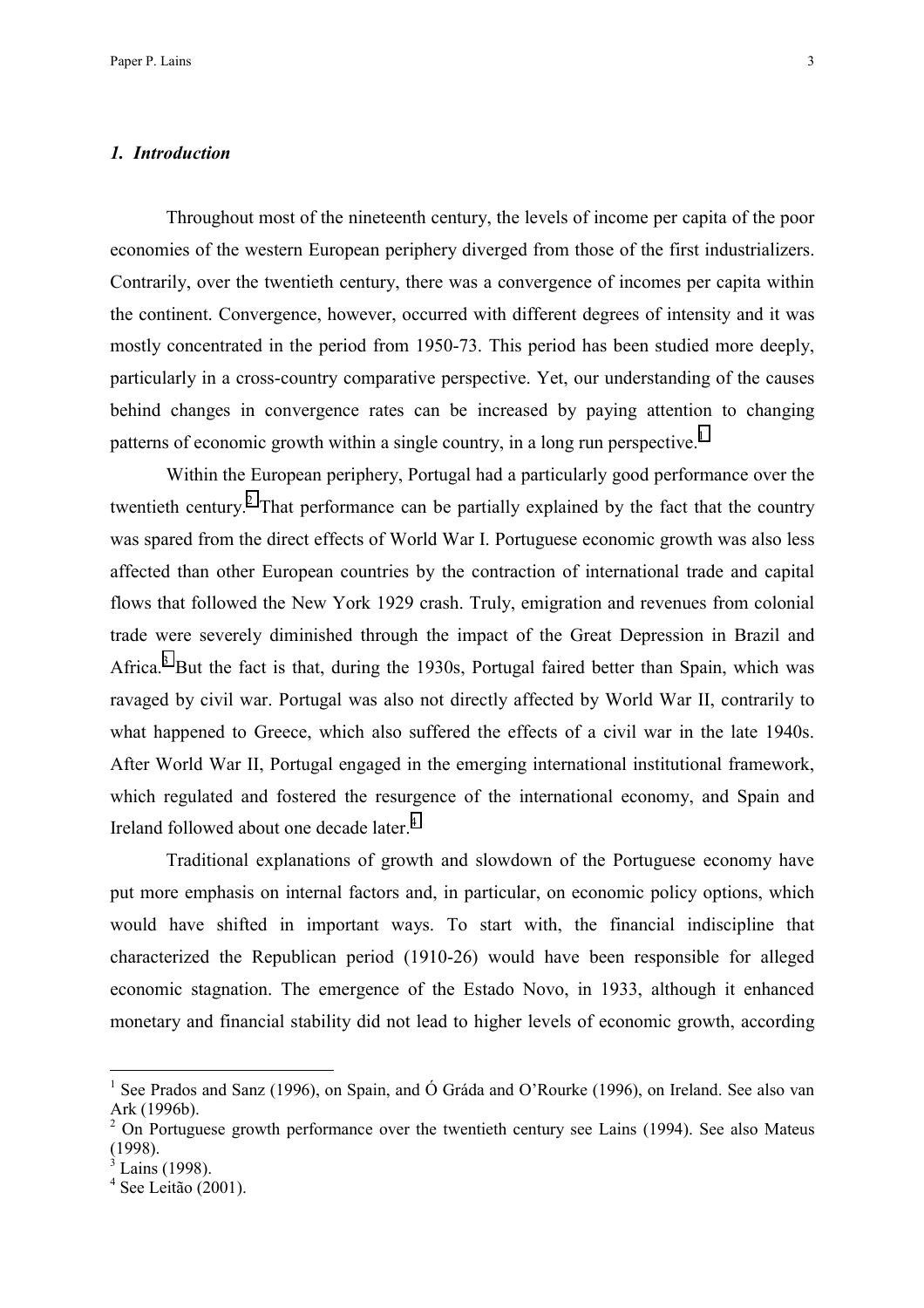to some authors, because of agrarian and industrial policy options, which would have shifted domestic resources towards the 'wrong' sectors. Contrarily, growth resumed after World War II because, contrarily to the previous period, the dictatorship government imposed a 'strategy aimed at economic growth and structural change'.<sup>5</sup> The higher growth of the post World War II period is also traditionally attributed to the fact that Portugal was a founding member of the EFTA, which implied a shift towards open trade policies. Again, the economy did not expand as much as it could have done, because opening up policies were not backed by a more interventionist stance by the government, which kept the budget balanced, for most of the years to the end of the dictatorship, in 1974.<sup>6</sup> The slowing down of economic growth that followed is frequently attributed to the revolution and the nationalization spree in 1975. Contrarily, the European Union, which Portugal joined in 1986, and privatization would have set the economy on the good direction again. The relation between changes in trends in economic policy and changes in trends in economic growth and convergence is however weaker than it is often posited.<sup>7</sup>

But some economists have questioned the dominance of internal factors in shaping the pattern of growth of the Portuguese economy. Silva Lopes (1996), recognizes that both internal and external factors were relevant for 'the acceleration of economic development, macroeconomic stability and increasing openness of the economy [during 1950-73]' but he stresses that 'it was above all because of foreign stimuli that the Portuguese economy expanded as it did and became more open to foreign relations'. The same author holds that economic growth slowdown after 1973 was also mainly a consequence of 'external factors'.<sup>8</sup> In order to explain the change in the rhythm of growth after 1973, Marques Mendes (1993) argues that 'it was the reduction by half of the growth rate of the European Communities during the 1970s and 1980s that provides the fundamental explanation for the slowdown in reducing the income gap between Portugal and the centre'. Moreover, according to the same author, the 'complete halt in convergence can only be explained by the fact that Portugal run into balance of payments problems and has suffered terms of trade losses during the [1971- 92] decades'.<sup>9</sup>

This paper deals with the causes of Portugal's long-run economic performance during the twentieth century. We want to detect the causes for changes in rates of growth and

 $<sup>5</sup>$  Marques (1988, pp. 23-26). See also Rosas (2000, Chap. 2).</sup>

<sup>6</sup> Pereira de Moura (1973)

<sup>&</sup>lt;sup>7</sup> See Costa Lobo (2000).

<sup>8</sup> Silva Lopes (1996, pp. 17 and 23).

 $<sup>9</sup>$  Marques Mendes (1993, p. 13).</sup>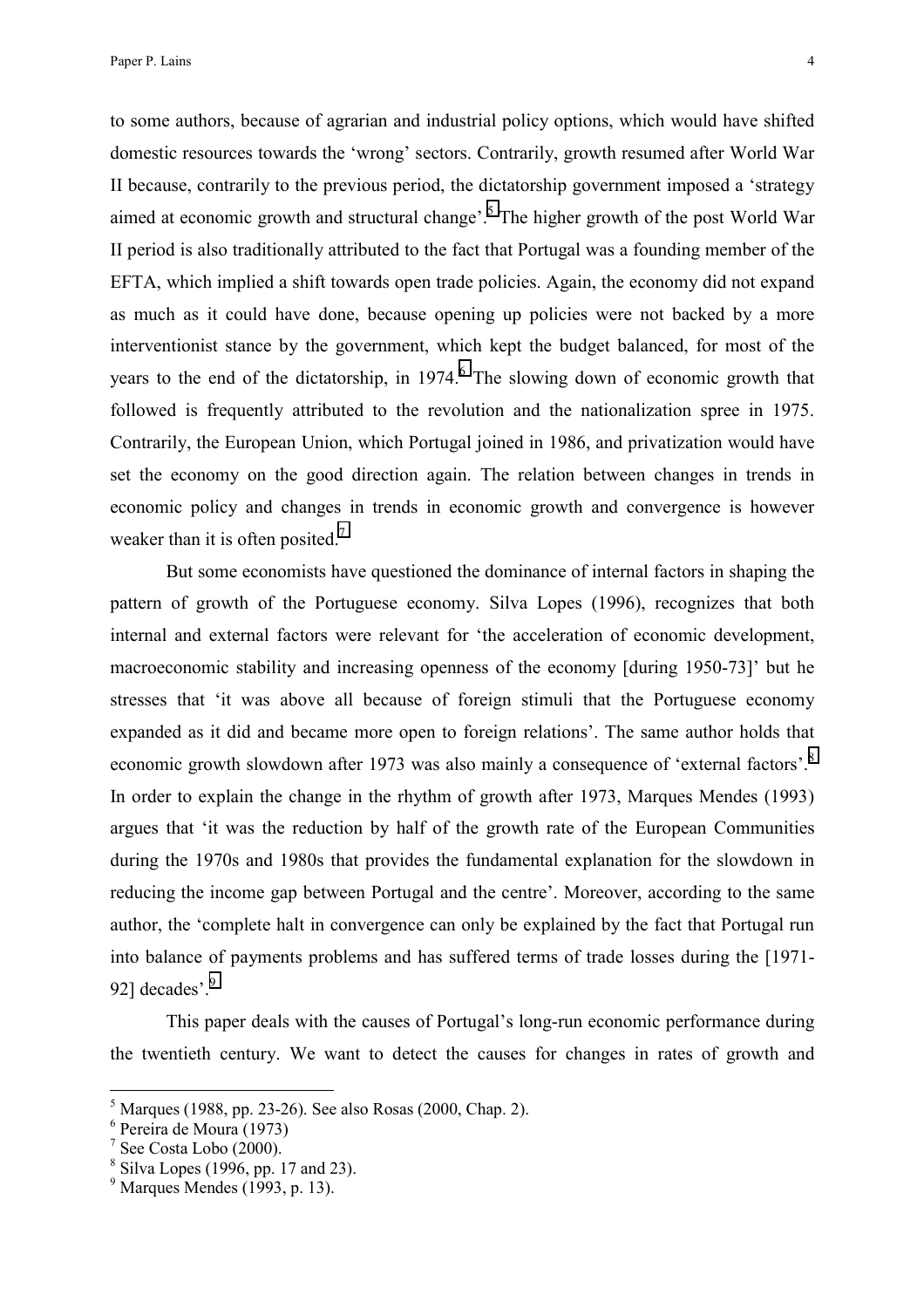$\overline{a}$ 

convergence over the century. We use parameters from augmented Solow models in order to estimate the effect of inputs on growth and the size of changes in total factor productivity growth over the twentieth century. The remaining of the paper is organized as follows: the next section sets down the main periods of growth and convergence of the Portuguese economy; section 3 analysis the contribution of the growth of factor inputs and productivity on overall economic growth, within a growth accounting framework; section 4 discusses the causes of slowdown of economic growth after 1973; section 5 presents the main conclusions of the paper.

### *2. The comparative performance of the Portuguese economy*

The evolution of the Portuguese economy during the twentieth century has some common points with the evolution of the European economy. In particular, Portugal was affected by the international financial disequilibrium in the period after World War I and took part in the general economic expansion in the second post-war period, which ended in 1973. But trends of economic growth and fluctuations in Portugal and the rest of Europe also show many important differences. Graph 1 depicts an index for the growth of Portugal's real income per capita and for the growth of an unweighted average income per capita for nine European economies.<sup>10</sup> Table 1 shows annual growth rates between peak years of the two GDP series.

| Portugal  |      | (pear-w-pear annual growth fails, per cent)<br>Average 9 |      |  |
|-----------|------|----------------------------------------------------------|------|--|
| 1910-1934 | 1.57 | 1913-1929                                                | 1.35 |  |
| 1934-1947 | 1.15 | 1929-1939                                                | 1.28 |  |
| 1947-1973 | 5.03 | 1939-1973                                                | 2.67 |  |
| 1973-1990 | 2.32 | 1973-1990                                                | 2.05 |  |
| 1910-1990 | 2.77 | 1913-1990                                                | 2.08 |  |

 **Table 1 – Growth of real income per capita in Portugal and Europe, 1910-1990**  (peak-to-peak annual growth rates; per cent)

'Average 9' is based on an unweighted average index for the following European countries: UK, France, Belgium, the Netherlands, Germany (West Germany to 1991), Italy, Denmark, Norway and Sweden. Peak years defined in relation to a log-linear time trend. Sources: Batista *et al*. (1997), Pinheiro *et al.* (1997) and Maddison (1995 and 2001).

<sup>&</sup>lt;sup>10</sup> Namely: the United Kingdom, France, Germany (West Germany to 1991), Belgium, Netherlands Italy, Sweden, Denmark and Norway.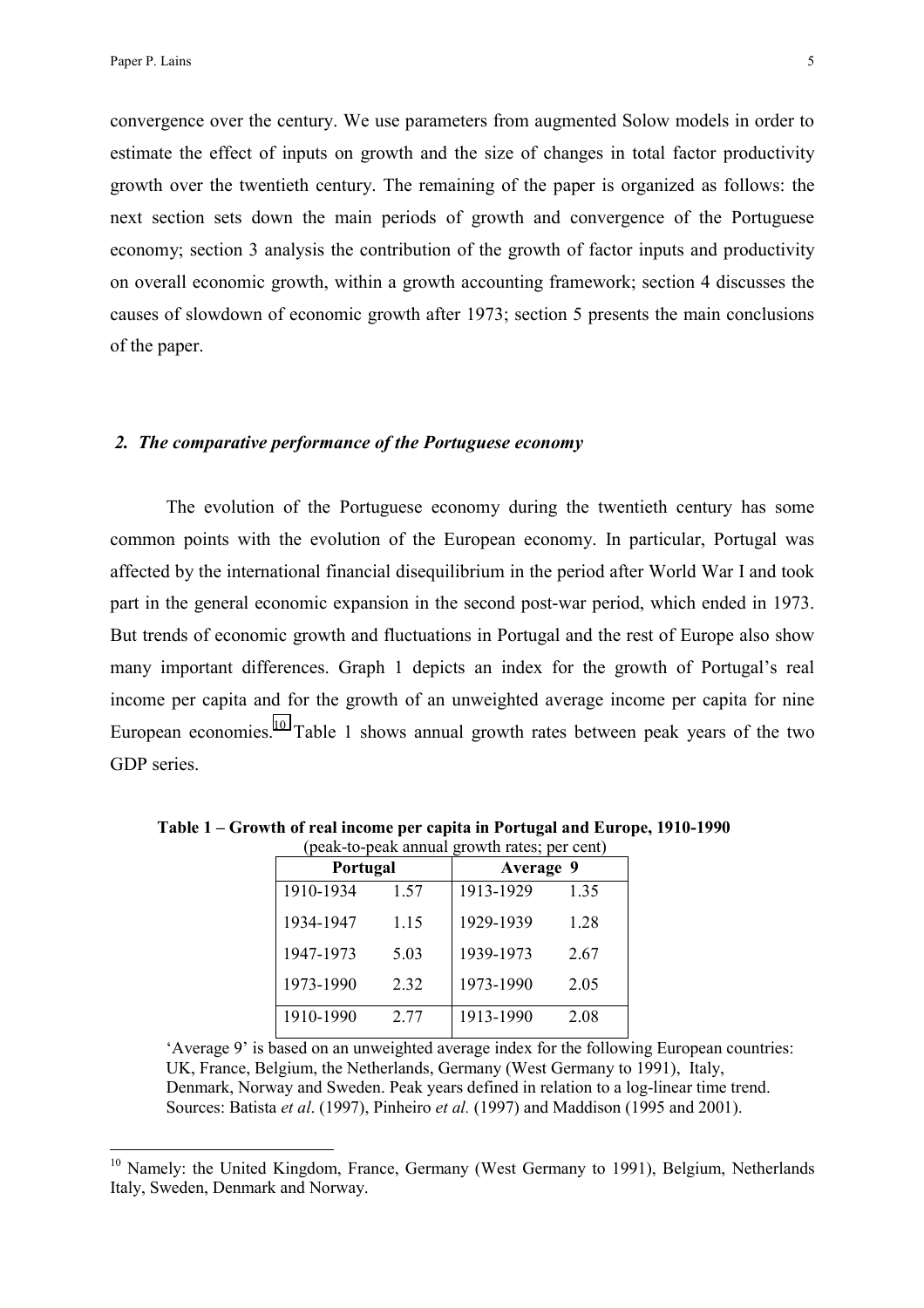$\overline{a}$ 

### GRAPH 1 ABOUT HERE

During World War I, both the Portuguese and the European economies were in a depressive cycle, and income per capita reached a trough at the end of the war. From then on, the two indices increased, but the European index peaked in 1929, whereas Portugal's income growth peaked in 1934 (although there was a blip in the series in 1927). A period of stagnation followed this peak and it lasted down to the end of World War II. This periodization contrasts sharply to what one could expect from the stabilization program that followed the advent of the Estado Novo. Stagnation in Portugal's income series lasted throughout the 1930s, but growth resumed shortly after, and another peak in the income per capita series was reached in  $1947$ .<sup>11</sup> Portuguese economic growth was comparatively high during World War II, whereas the European economy, as represented by our average index for nine countries, was negatively affected by the war and it hit a trough in 1945. However, the recovery started earlier in Europe, where economic growth resumed immediately after 1945. In contrast, the Portuguese economy remained virtually stagnant from 1947 to 1950. From then on, economic growth expanded consistently in the nine more developed European economies, as well as in Portugal, until a new and coincident peak was reached in 1973. After 1973, there was an inflexion of the index for the average of nine European countries, rather than a period of slowdown, to 1986, followed by rapid growth, to 1998, which was also the case of Portugal.<sup>12</sup>

Table 2 shows growth rates according to Maddison (1995)'s phases of economic development in the twentieth century. We may observe there that Portuguese income per capita increased at a faster pace than the index for the average of Europe in every phase, except during 1929-38 and 1973-86. The table also shows growth rates for Spain and Greece. Within this group of countries, Portugal had a better performance in the interwar period and that was mainly due to the fact that international and civil wars affected Spain and Greece. During the second post war period, growth rates in these three countries were pretty much similar, with Greece expanding at a slightly higher rate. After 1973 the Portuguese economy

<sup>&</sup>lt;sup>11</sup> Our income per capita series is a linked index of the series from Batista *et al.* (1997) and Pinheiro *et al.* (1997), which are based on direct evaluations of output. The alternative series from Nunes *et al.*  (1989) is an indirect estimate, based on the evolution of government revenue and expenditure, and imports, and fluctuates accordingly. The indirect estimate implies a steep decline of income per capita from 1910 to 1921 and a steep recovery thereafter. Yet, it also shows a decline in the trend growth rate after 1932. See Lains and Reis (1991).

 $12$  Portugal had one of the highest variances of income per capita growth within the 15 European Union countries, in 1965-94. See Pinto Barbosa *et al.* (1999, pp. 154-9).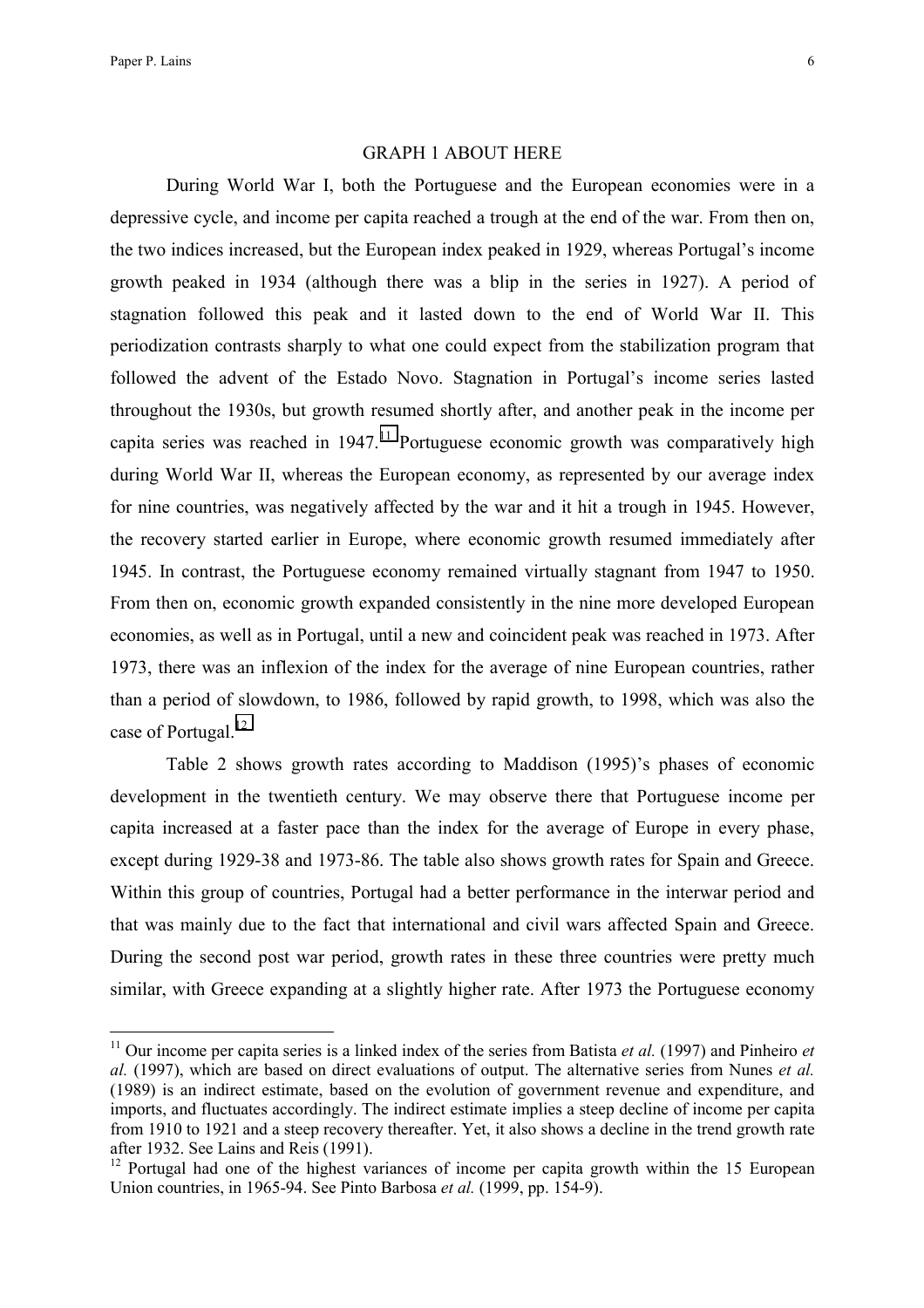$\overline{a}$ 

faired better. Finally, Table 2 shows data for Ireland, which depicts a different pattern of growth throughout the twentieth century.

|           | Portugal | <b>Spain</b> | Greece  | <b>Ireland</b> | <b>Average 9</b> |
|-----------|----------|--------------|---------|----------------|------------------|
| 1913-1929 | 1.35     | 1.65         | 2.45    | 0.33           | 1.39             |
| 1929-1938 | 1.28     | $-3.53$      | 1.50    | 0.87           | 1.16             |
| 1938-1950 | 1.56     | 1.48         | $-2.72$ | 0.94           | 1.00             |
| 1950-1973 | 5.47     | 5.63         | 5.99    | 2.98           | 3.55             |
| 1973-1986 | 1.52     | 1.31         | 1.75    | 2.47           | 2.01             |
| 1986-1998 | 3.45     | 2.65         | 1.39    | 5.42           | 1.88             |
| 1913-1950 | 1.40     | 0.31         | 0.51    | 0.66           | 1.21             |
| 1950-1973 | 5.47     | 5.63         | 5.99    | 2.98           | 3.55             |
| 1973-1998 | 2.40     | 1.92         | 1.59    | 3.81           | 1.95             |
| 1913-1998 | 2.79     | 2.20         | 2 2 9   | 2.19           | 2.06             |

 **Table 2 – Growth of real income per capita in the European periphery, 1913-1998** (Maddison's phases of development; annual growth rates between 3-years averages; per cent)

Notes and sources: see Table 1

Table 3 reports income convergence rates for the same growth periods (see also Graph  $2)$ .<sup>13</sup> As shown in that table, Portugal's rate of convergence, during the period from 1950 to 1973, was quite exceptional, at 1.94 per cent per year. Over the periods from 1913 to 1950 and from 1973 to 1998, the Portuguese economy also converged but only slightly. Convergence after the 1973 oil crisis, however, was concentrated in the years between 1986 and 1998. The Portuguese rate of convergence during the 1950-73 was inferior to that of Spain and Greece, whereas convergence in the period from 1986 to 1998 was higher. Ireland was as, again, an exceptional case.

# GRAPH 2 ABOUT HERE

Following the period of higher growth and convergence, from 1950-73, Portugal's income per capita growth entered a new period of slower growth, which lasted to the present times. However, after 1973, the trend growth rate of the Portuguese economy was higher than the trend growth before 1950. Graph 3 shows clearly the higher trend growth after 1973.

<sup>&</sup>lt;sup>13</sup> We consider *absolute* rates of convergence, which do not take into account differences in growth potential or in steady state growth rates, which are contemplated by estimates of *conditional*  convergence, as defined by Barro and Sala-i-Maritn (1995). Aguiar and Figueiredo (1999) show a positive and significant rate of conditional convergence for the Portuguese economy in the long-run (1870-1990), taking into account the initial income level and degree of openness of the economy.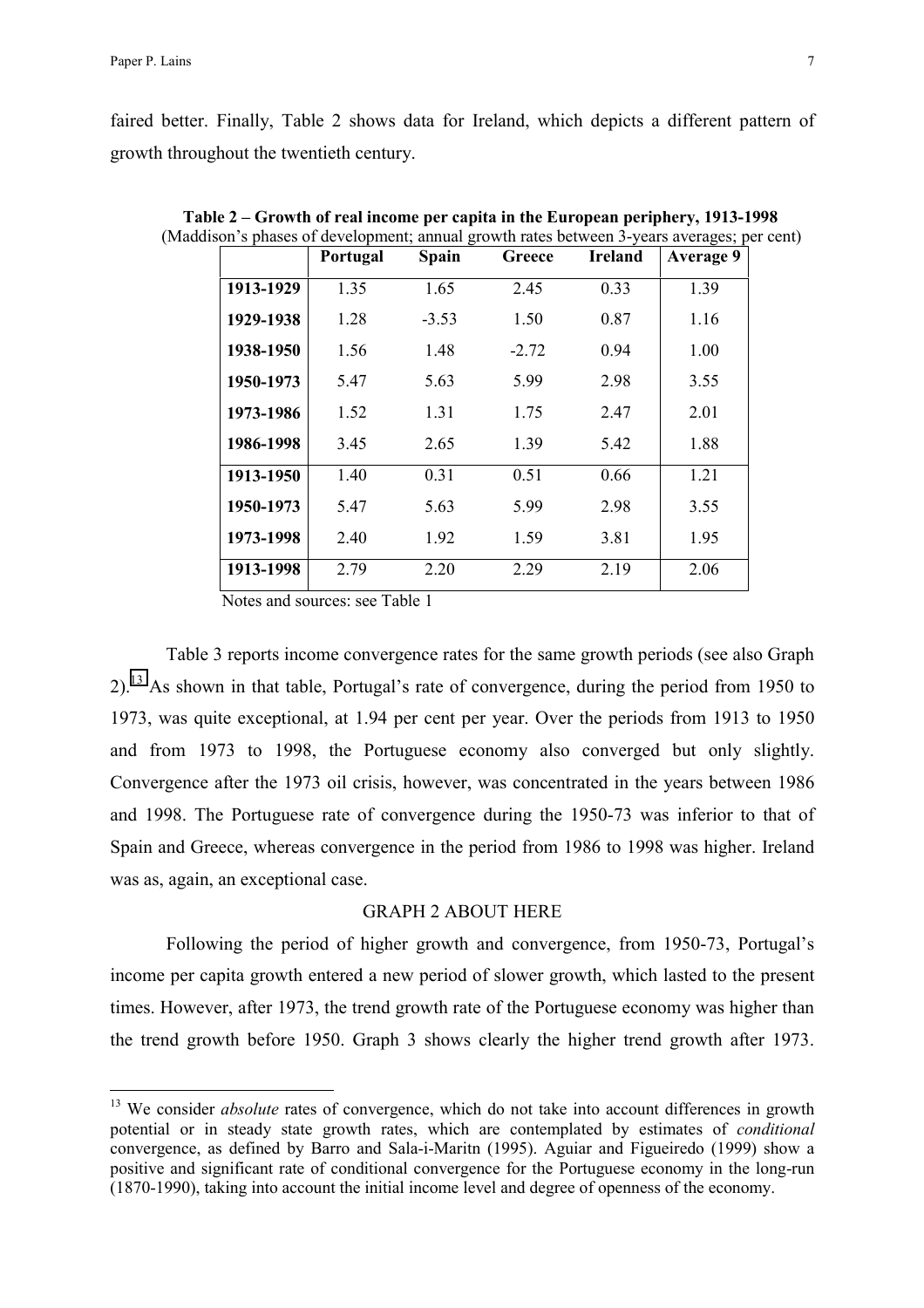Portugal fits what Crafts and Mills (1996) termed the 'reverse Janossy hypothesis'. In other words, despite the slowdown in Portuguese economic growth after 1973, the rate at which the economic increased after 1973 was higher than the rate of economic growth before the 1950- 73 period. The Janossy hypothesis implies that reconstruction from war damage had an important role in the high growth levels observed in the 1950-73 period and that the rates of economic growth would return to the levels previous to the war. That did not happen in most European economies, including Portugal. Such a result implies that during the period of high growth there was a 'greater accumulation of technological capability', as well as infrastructures and economic institutions, which helped the increase in the trend growth for the Portuguese economy.<sup>14</sup>

|           | Portugal | Spain   | Greece  | <b>Ireland</b> |
|-----------|----------|---------|---------|----------------|
| 1913-1929 | $-0.04$  | 0.26    | 1.04    | $-1.04$        |
| 1929-1938 | 0.12     | -4 64   | 0.33    | $-0.29$        |
| 1938-1950 | 0.55     | 0.47    | $-3.69$ | $-0.06$        |
| 1950-1973 | 1.85     | 2.01    | 2.36    | $-0.546$       |
| 1973-1986 | $-0.49$  | $-0.69$ | $-0.26$ | 0.45           |
| 1986-1998 | 1.54     | 0.76    | $-0.48$ | 3.48           |
| 1913-1950 | 0.19     | $-0.89$ | $-0.69$ | $-0.54$        |
| 1950-1973 | 1.85     | 2.01    | 2.36    | $-0.55$        |
| 1973-1998 | 0.44     | $-0.03$ | $-0.36$ | 1.82           |
| 1913-1998 | 0.72     | 0.14    | 0.23    | 0.13           |

 **Table 3 – Convergence of real incomes per capita in the European periphery, 1913-1998**  (Maddison's phases of development; annual growth rates between 3-years averages; per cent)

Notes: convergence defined according to:

 $\phi = [(\frac{y_i}{y9})_{(t+1)}/(\frac{y_i}{y9})_{(t)}]^{[1/(t+1-t)]}$ where  $y_i$  is income per capita for the 4 countries in the table and  $y9$  is the average for the United Kingdom, France, Germany (West Germany to 1991), Belgium, the Netherlands Italy, Sweden, Denmark and Norway. Source: see Table 1.

# GRAPH 3 ABOUT HERE

Portuguese economic growth slowdown after 1973 can be attributed both to domestic and to external causes. A simple counterfactual static exercise can help us in determining how much of the slowdown can be attributed to the slowdown of the European economy, and how much to domestic factors. In fact, if domestic factors had not changed after 1973, the rate of

<sup>&</sup>lt;sup>14</sup> Crafts and Mills (1996, pp. 416-7).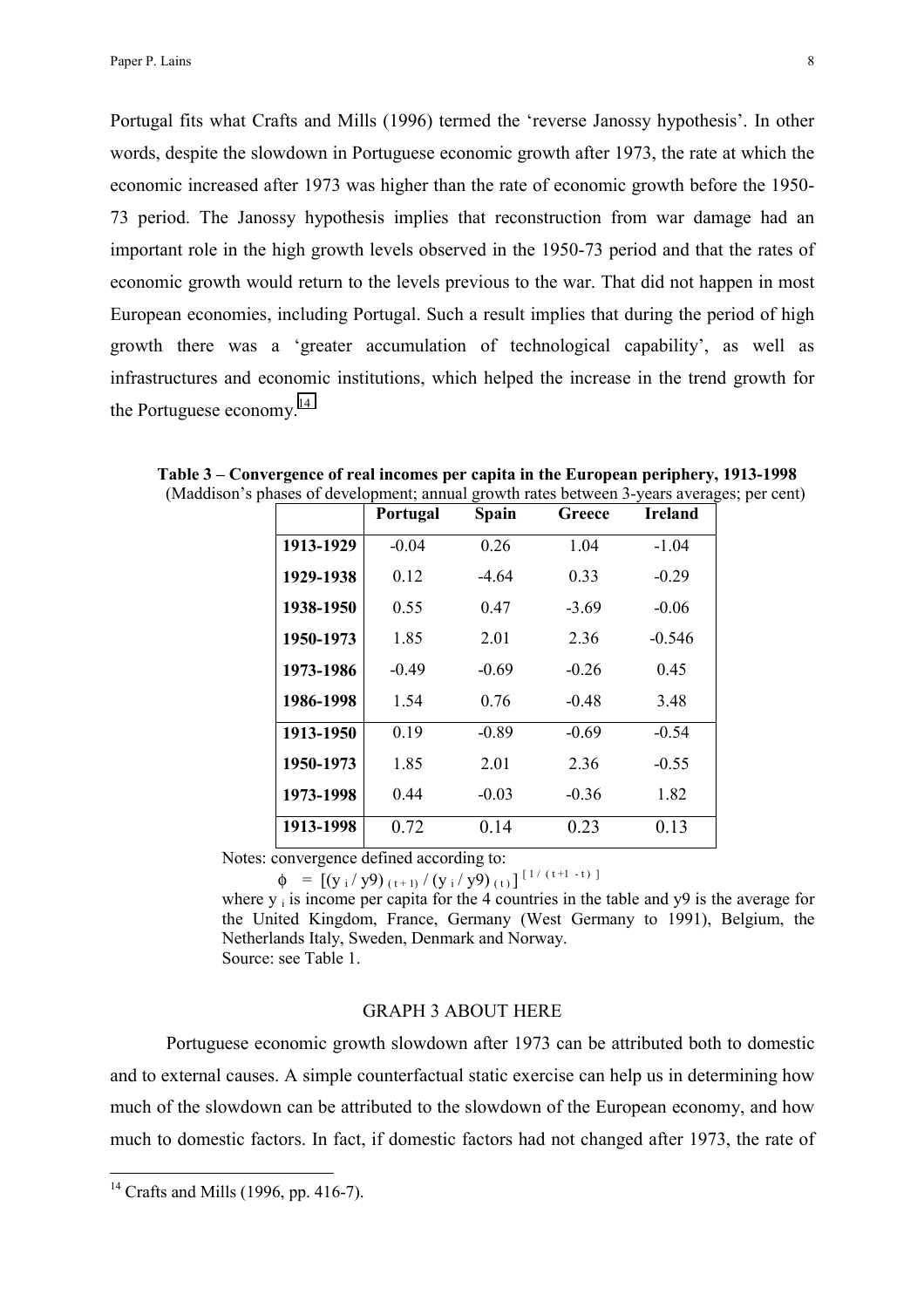convergence to the level of the average for the nine European countries can be assumed as constant, at 1.85 per cent per year. In that case, Portugal's income per capita in 1998 would amount to 90.6 per cent of the average for the nine more developed countries, instead of the actual ratio of 64.8 per cent. In other words, if the rate of convergence had not declined, Portugal's rate of economic growth during 1973-98 would have been 3.84 per cent, instead of the actual growth of 2.40 per cent. This simple exercise implies that about equal parts of the decline in 3.07 percentage points of the rate of growth of the Portuguese economy, after 1973, from 5.47 per cent to 2.40 per cent per year, can be ascribed to the decline in Portuguese rate of convergence (i.e.  $1.44$  p.p. =  $3.84 - 2.40$  per cent), and to the decline in the rate of growth of the 'European' economy (i.e. 1.63 p.p.  $= 5.47 - 3.84$  per cent).<sup>15</sup>

In the appropriate comparative framework, the slowdown of the Portuguese economy after 1973 appears less spectacular and is at least partially explained. In fact, in the decades following 1973, the trend rate of growth of the economy was higher than it had been before the period of rapid growth. Moreover, as shown by a comparison of rates of convergence, Portugal's slowdown was in a large part due to the decline in the rate of European economic growth. Such conclusions imply that domestic factors explain about half of Portugal's economic growth slowdown.16

### *3. Accounting for economic growth*

 $\overline{a}$ 

Neo-classical growth theory attributes the sources of output growth to the accumulation of human and physical capital and to exogenous technological change. The sources of growth are measured through a production function with constant elasticities. According to Maddison (1995 and 1996), growth accounting models explains fairly well the catching-up process of western European income levels (United Kingdom excepted) to that of the USA, which is the country with the highest average productivity level in the twentieth century. The model shows that most European economies converged because they had higher

<sup>&</sup>lt;sup>15</sup> A similar conclusion may be reached following Dowrick and Nguyen (1989, Table 6) growth rates adjusted for the catch-up effect. In fact, the adjusted growth rate for Portugal was 30 per cent of the actual growth in 1950-60 (1.32 vs. 4.39), 69 per cent in 1960-73 (4.40 vs. 6.41) and 49 per cent in 1973-85 (0.70 vs. 1.42).

<sup>&</sup>lt;sup>16</sup> The domestic component of the variance of the rate of growth of the Portuguese economy declined after 1973, according to Pinto Barbosa *et al.* (1999, pp. 157-9), due to the increase in trade and to the better tuning of macroeconomic policies within the EU. This is in accordance with our findings.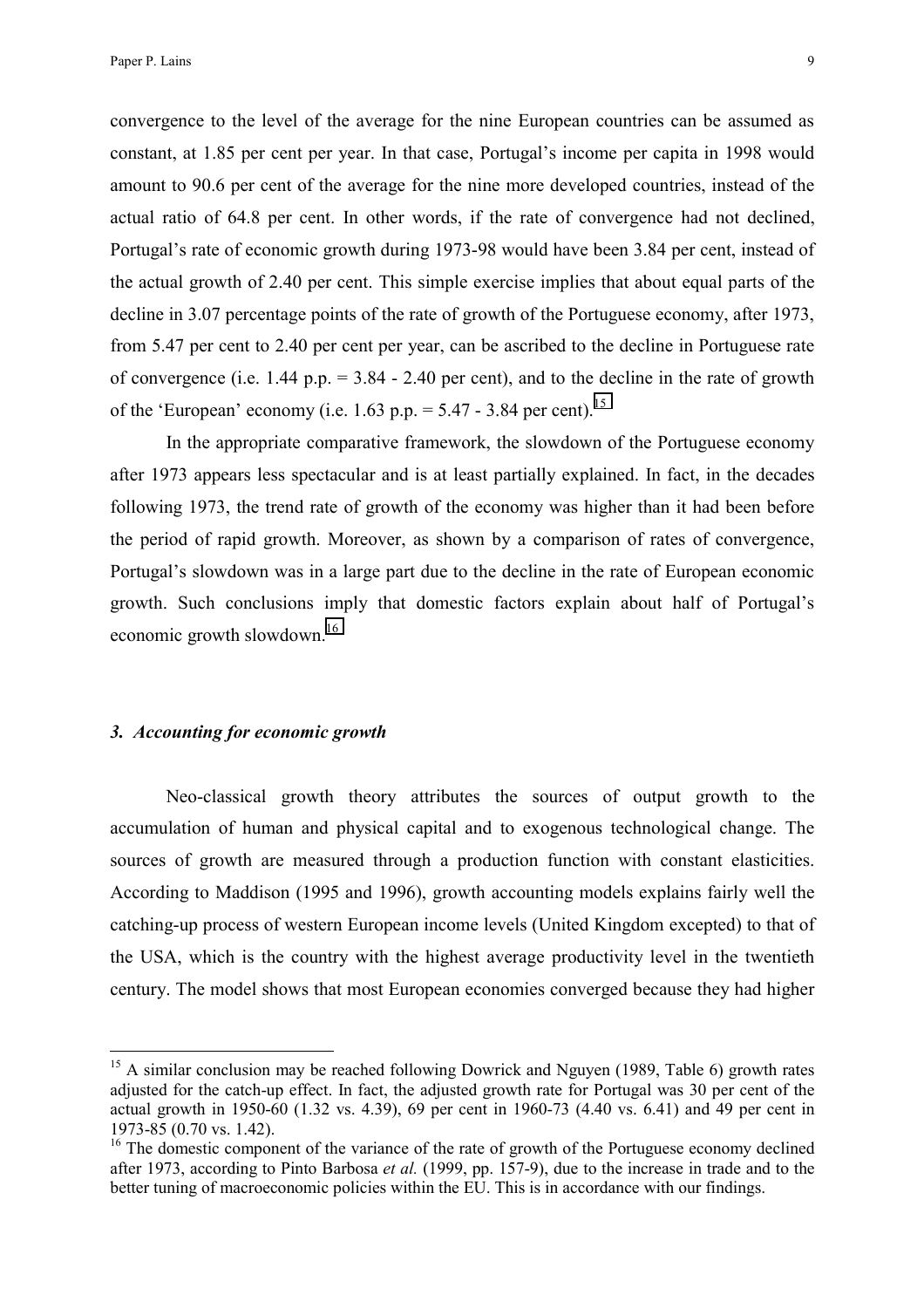growth rates of *both* capital stock and total factor productivity, in 1950-73, than the USA.<sup>17</sup> That was also the case of Spain, in the 1965-90 period.<sup>18</sup>

Table 4 sets down the evidence on the growth of inputs for Portugal. The data shows that both human and physical capital expanded more rapidly after 1947. In the case of human capital, which is measured as the average years of schooling of the active population, it increased by 2.08 per cent per year, in the 1910-34 period, 1.14 per cent, in 1934-47, 2.47 per cent, in 1947-73, and 4.83 per cent, in 1973-90. The rate of growth of physical capital doubled twice between 1910 and 1973, from 1.25 per cent per year, in 1910-34, to 3.89 per cent, in 1934-47, and 7.73 per cent, in 1947-73. After 1973, the rate of growth of capital stock declined but it still remained higher than it was before World War II.

|           | Labour | Capital<br>Human<br>capital |      | <b>GDP</b> |
|-----------|--------|-----------------------------|------|------------|
| 1910-1934 | 1.00   | 2.08                        | 1.25 | 2.17       |
| 1934-1947 | 1.31   | 1.14                        | 3.89 | 2.09       |
| 1947-1973 | 0.70   | 2.47                        | 7.73 | 5.17       |
| 1973-1990 | 0.05   | 4.83                        | 5.21 | 3.92       |

**Table 4 – Growth of factors and GDP, 1910-1990**  (peak-to-peak annual growth rates; per cent)

Notes: 'Labour' is total employment estimated as 95% of active population, to 1925, and total number of hours worked of employed population, thereafter. The weekly number of hours worked declined from 48.5 hours in 1925 to 40 hours, in 1990.

'Human capital' is the average years of schooling of active population (according to Barro and Lee, 1993), based on Census data;

'Capital' is the stock of capital based on the growth of gross domestic capital formation (residential capital excluded).

Sources: Computed from Mateus (1998, Electronic Data Set, File 'cn\_h\_sl', Sheet L). See also Mateus (1998, Apêndice estatístico).

Table 5 shows the growth accounting for twentieth century Portugal, which is based on an 'average production function'19 by Nehru and Dhareshwar (1994). The first striking conclusion we may draw from the table is that total factor productivity growth did not have a paramount role in accounting for Portuguese economic growth during the century. The highest contribution of the growth of factor productivity was in the 1910-34 period, whereas in 1934-47 it was slightly negative. The comparatively small contribution of productivity growth in Portugal in the period to 1973 contrasts with what happened in the rest of western

 $17$  See Maddison (1995, pp. 40-9). See also Denison (1967), Dowrick and Nguyen (1989), Crafts and Toniolo (1996) and Crafts (2000).

 $18$  See Prados and Suarez (1996, p. 359).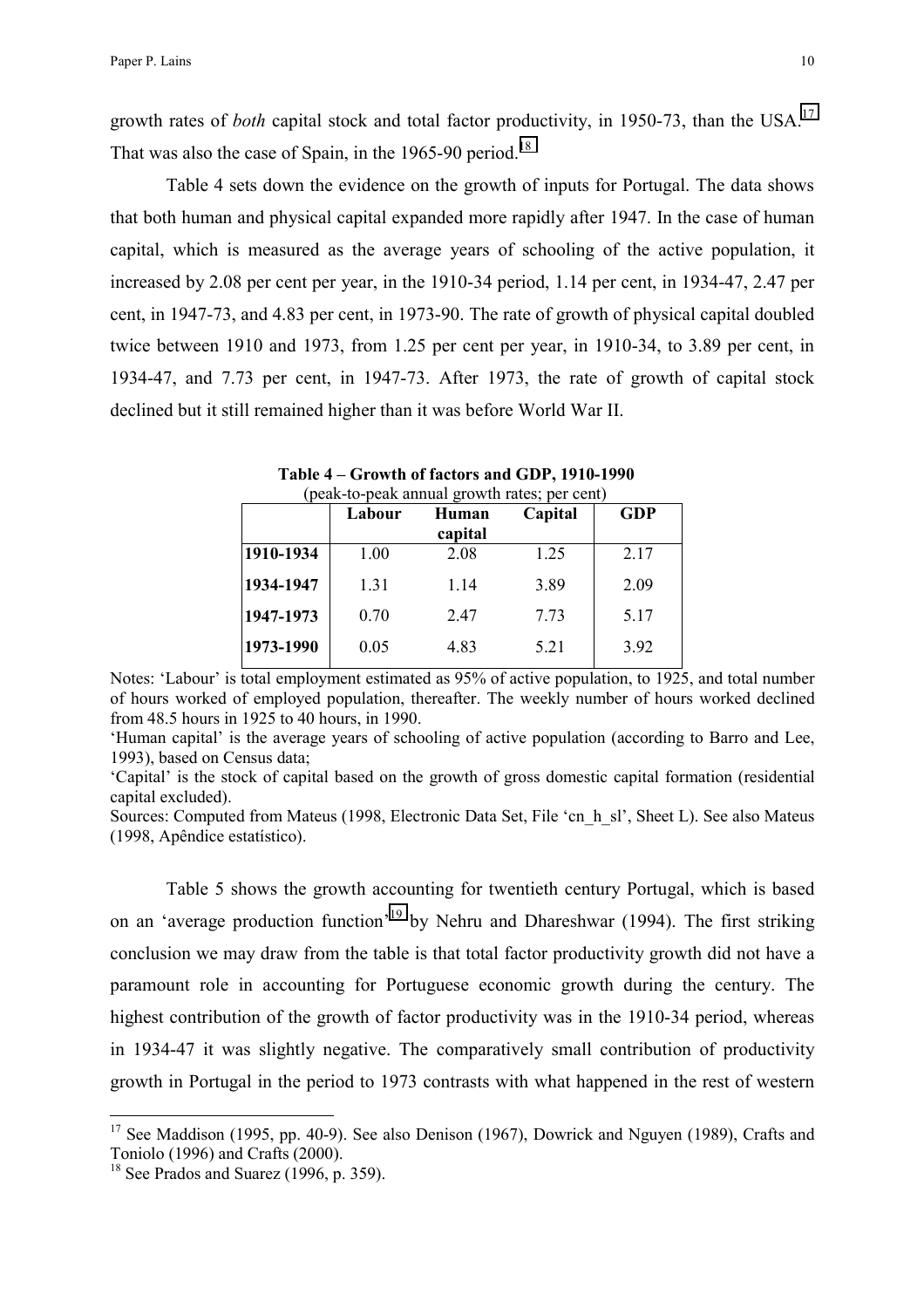Europe. Portuguese economic growth was more dependent on capital deepening. That happened particularly in the period from 1934-47, but also in 1947-73 and 1973-90, when capital growth accounted, respectively, for 49.9 and 44.3 per cent of domestic output growth.<sup>20</sup> The contribution of human capital growth was relatively small in the years to 1973 and it increased to 41.0 per cent during the last period in the table. The contribution of total factor productivity declined after 1973. This is in accordance to what happened elsewhere in Europe. $21$ 

|           |        |                  | <b>Annual growth rates</b> | As percent of output growth |        |        |                  |         |         |
|-----------|--------|------------------|----------------------------|-----------------------------|--------|--------|------------------|---------|---------|
|           | Labour | Human<br>capital | Capital                    | <b>TFP</b>                  | Output | Labour | Human<br>capital | Capital | TFP     |
| 1910-1934 | 0.33   | 0.70             | 0.42                       | 0.72                        | 2.17   | 15.4   | 32.1             | 192     | 33.3    |
| 1934-1947 | 0.44   | 0.38             | 1.30                       | $-0.02$                     | 2.09   | 20.8   | 18.2             | 62.0    | $-0.10$ |
| 1947-1973 | 0.23   | 0.82             | 2.58                       | 1.53                        | 5.17   | 4.5    | 159              | 49.9    | 29.7    |
| 1973-1990 | 0.02   | 1.61             | 1.74                       | 0.56                        | 3.93   | 0.5    | 41.0             | 44.3    | 14.2    |

 **Table 5 – Growth accounting for Portugal: sources of growth and output growth, 1910-1990**

Notes: Sources of growth are based on factor growth rates from Table 4 weighted by factor shares of 1/3, according to Nehru and Dhareshwar (1994). See Mateus (1995b, Tab. 9) and Mateus (1998, Apêndice estatístico). Sources: see Table 4

Portugal's growth accounting shows that the country's growth experience was more akin to what happened in most of the Asian 'tigers', in the second post war period.<sup>22</sup> This form of 'extensive growth' was also common to some eastern European countries such as Czechoslovakia and East Germany and was in opposition to the '"intensive growth" model which was predominant in western Europe during the post-war period.<sup> $23$ </sup> After 1973, the contribution of capital growth to total output growth declined only slightly and the decline in the rate of growth of total output can be ascribed mainly to the decline in the contribution of total factor productivity growth. If Portugal's total factor productivity growth had not declined during 1973-90, by 1 percentage point, the rate of total output growth during would

 $19$  Temple (1999, p. 120).

 $20$  For growth accounting exercises with similar conclusions for Portugal, see César das Neves (1994), Silva Lopes (1996), Amaral (1998) and Mateus (1998).

 $21$  van Ark and Crafts (1996, pp. 5-6).

 $22$  See Mateus (1995b).

<sup>23</sup> van Ark (1996b, p. 298).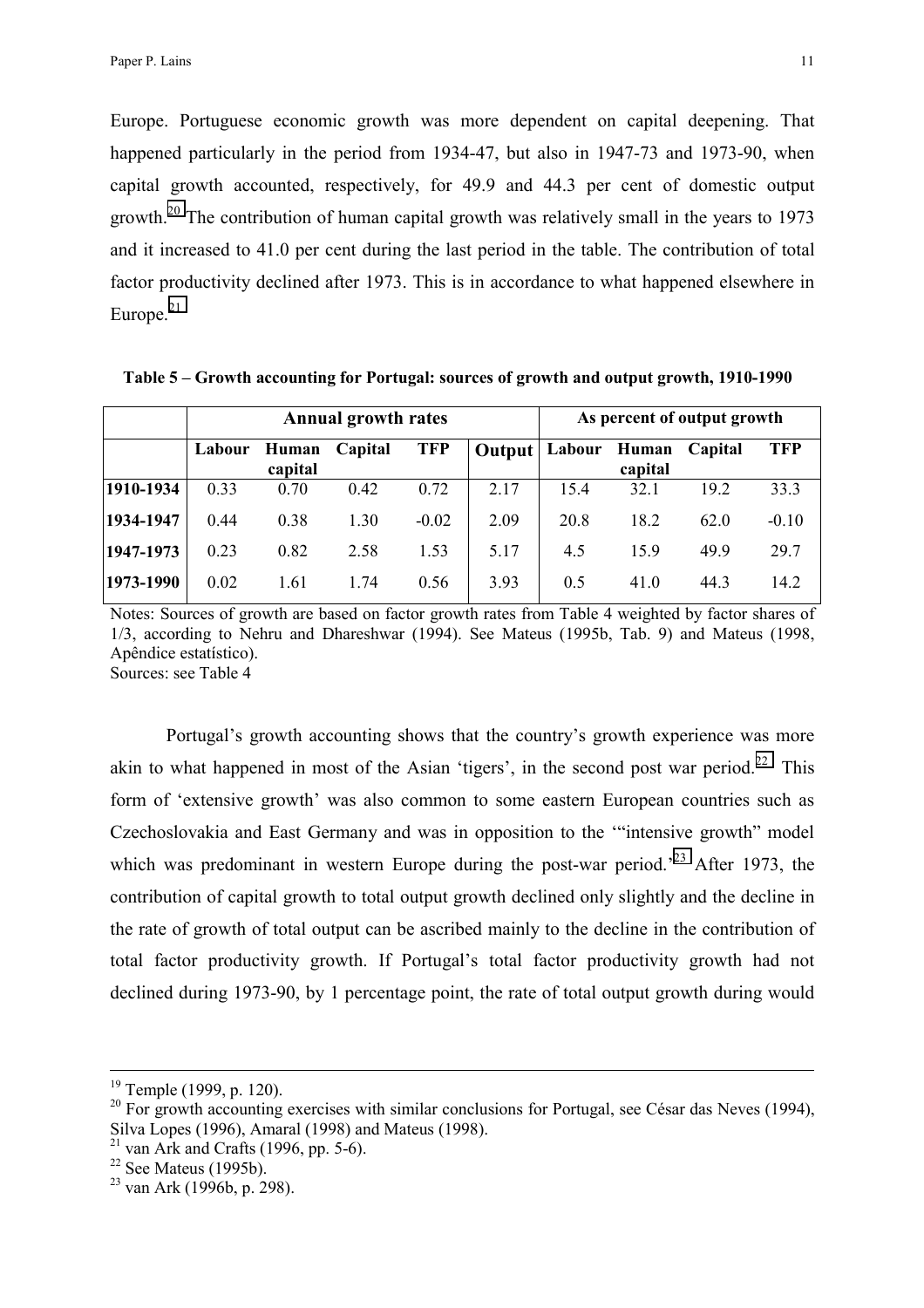have been 4.90 per cent per year (i.e.  $3.93 + 0.97$  per cent), which is close to the rate of the two decades prior to 1973.

Afonso (1999) provides an alternative model where output growth is a log-linear function of investment per worker, imports of machinery per worker, and exports per worker. The author also adds as an exogenous variable average TFP growth of the Europe Union (12 members), in order to capture the convergence effect.<sup>24</sup> According to this author, in the 1960-73 period, the growth of the Portuguese economy was led by the growth in capital stock and total factor productivity. The contribution of these two factors of growth added to 93.4 per cent of output growth. Afonso (1999) concludes further that the growth of total factor productivity was mainly due to the growth in the labour 'efficiency', which was positively affected by the four exogenous variables in his model. On the other hand, the contribution of the growth of capital 'efficiency' is negligible. For the 1974-85 period, the author finds out a reduction in the explanatory power of capital deepening and labour productivity growth, and a negative contribution of capital productivity. For the period after 1986, capital and total factor productivity are again the two main sources of growth, although at a lower rate of total output growth.<sup>25</sup> The findings by Afonso (1999), regarding the declining contribution of factor productivity growth, after 1973, are in accordance with the findings based on the growth account exercise presented in Table 5.

Levine and Renelt (1992) propose an alternative model to estimate elasticities of income growth with respect to of a series of exogenous variables, including initial income levels, for a sample of 103 countries in the 1960-85 period. Crafts and Toniolo (1996) use one of Levine and Renelt's equations in order to 'consider what new growth theory might suggest for the speeding up and slowing down of European growth' in the three Maddison's phases of development for the twentieth century.<sup>26</sup> The chosen equation is based on a regression where income per capita growth rates is explained by the initial income per capita in relation to the US level, the investment ratio, secondary and primary enrolment ratio, the ratio of government expenditure to GDP, and population growth.<sup>27</sup> The Levine-Renelt model predicts considerably well the growth of the European economies during 1923-38 and 1950-73, but it underestimates growth for 1973-89. The major differences between the periods before and

<sup>&</sup>lt;sup>24</sup> See Afonso (1999, pp. 59-64).

 $25$  Afonso (1999, pp.  $74-82$ ).

<sup>&</sup>lt;sup>26</sup> Crafts and Toniolo (1996, pp. 17-8). The Levine and Renelt (1992) model is an augmented Solow model of the Mankiw, Romer and Weil (1992) type. See Temple (1999).

 $^{27}$  Levine and Renelt (1992) have also tried with export share growth, but it proved to be statistically non-significant. See below.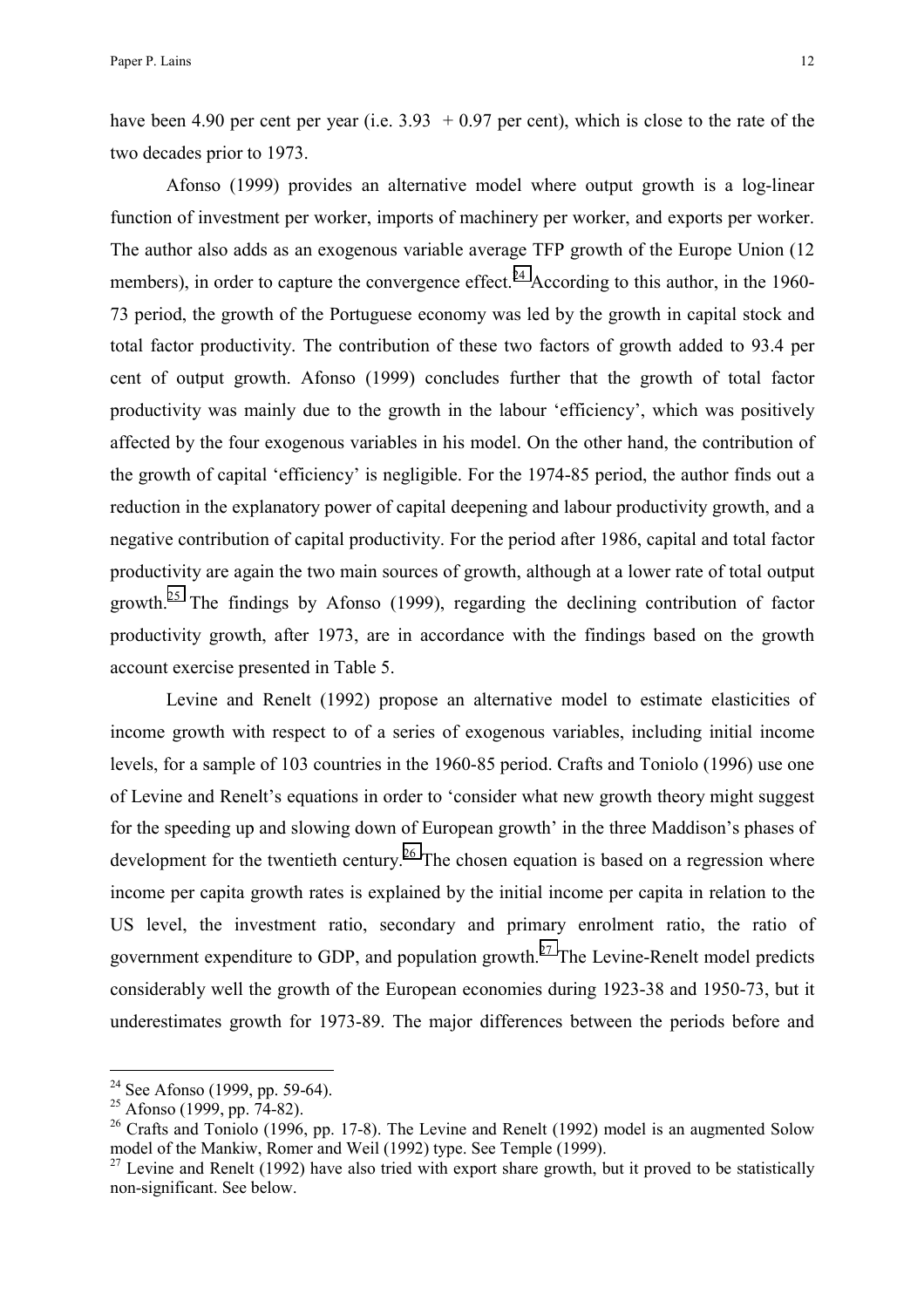after 1973 are the higher negative effect of the initial income per capita level, which has decreasing importance over the periods, as the average income of the sample of European countries got closer to the US level. Secondly, the government expenditure share also had a higher negative effect.<sup>28</sup>

|                             | <b>Levels</b> |         |         |         | <b>Contribution to growth</b><br>(annual growth rates; per cent) |         |         |         |
|-----------------------------|---------------|---------|---------|---------|------------------------------------------------------------------|---------|---------|---------|
|                             | 1910-34       | 1934-47 | 1947-73 | 1973-90 | 1910-34                                                          | 1934-47 | 1947-73 | 1973-90 |
| <b>Constant</b>             |               |         |         |         | 2.01                                                             | 2.01    | 2.01    | 2.01    |
| Initial income              | 0.245         | 0.302   | 0.208   | 0.448   | $-1.08$                                                          | $-1.33$ | $-0.92$ | $-1.98$ |
| <b>Investment share</b>     | 0.050         | 0.083   | 0.209   | 0.301   | 0.47                                                             | 0.77    | 1.95    | 2.80    |
| Second. enrol. ratio        | 0.018         | 0.057   | 0.177   | 0.622   | 0.02                                                             | 0.07    | 0.21    | 0.75    |
| <b>Primary enrol. ratio</b> | 0.582         | 0.798   | 1.231   | 1.373   | 1.04                                                             | 1.43    | 2.20    | 2.46    |
| <b>Government share</b>     | 0.110         | 0.100   | 0.099   | 0.135   | $-0.70$                                                          | $-0.64$ | $-0.63$ | $-0.86$ |
| Population growth           | 0.803         | 1.089   | 0.201   | 0.770   | 0.06                                                             | 0.09    | 0.02    | 0.06    |
| <b>Forecast growth</b>      |               |         | --      |         | 1.82                                                             | 2.40    | 4.84    | 5.25    |
| <b>Actual growth</b>        |               |         | --      |         | 1.57                                                             | 1.15    | 5.03    | 2.32    |

**Table 6 – Growth factors according to the Levine-Renelt model: Portugal, 1910-1990** 

Notes: the contribution of each factor is taken from the parameters of the following equation (see Levine and Renelt (1992, Tab. 5, col. ii)

 $gyp = 2.01 - 0.69*$  invp + 9.31\* inv + 1.21 sec + 1.79\* pri - 6.37\* gov + 0.08 gpo ( 0.83) ( 0.12) (2.08 ) (1.17) ( 0.58 (2.03) (0.18)<br>  $N = 103$ ;  $R^2 = 0.68$ ;  $R = 103$  (2.03) (0.18)  $N = 103$ ;  $R^2 = 0.68$ ;  $R =$  statistical significant at the 0.05 level

Sources: 'Initial income level' (inyp): relative income level Portugal/USA in the beginning of each period from Summers and Heston (1988). The value of the observation is the ratio in the table multiplied by the United States 1950 GDP per capita level (i.e. \$US 6,401).

'Investment' and 'Government shares' (inv and gov): GDP shares in current market prices. From Batista *et al*. (1997, pp. 93-4), to 1952; and from Pinheiro *et al.* (1997, pp. 197-200), for 1953-90. 'Primary enrolment ratio' (pri): Ratio of enrolment in public (to 1940) and private (from 1941) primary schools as percent of 5-9 (to 1940) and 6-9 (from 1941) age groups. 'Secondary enrolment ratio' (sec): Ratio of enrolment in general public, general private (from 1917), professional public (from 1929) and professional private (from 1941) secondary schools as per cent of 10-19 (to 1940) and 10 to 17 (from 1941) age groups. Sources: Luciano, 2001 (to 1940) and Teixeira (1999, pp. 147-9) (from 1941) and Valério (2001, p. 55). All shares and ratios are averages for the periods indicated. 'Growth of income per capita' and 'Population growth' (gyp and gpo)*:* same as Table 1.

See also Crafts and Toniolo (1996, p. 18).

The Levine-Renelt model can be used in order to determine to what extent Portugal's growth performance was in accordance to a world 'norm'. The results for Portugal are shown in Table 6. We conclude from the data in that table that the Levine-Renelt model is a relatively good predictor for Portugal's income per capita growth in 1910-34 and 1947-73, although in the second period it slightly underestimates the actual growth rate (i.e. 4.84 vs. 5.03 per cent). However, the model does not account for the slowing of Portugal's economic

<sup>&</sup>lt;sup>28</sup> See Crafts and Toniolo (1996, Table 1.11).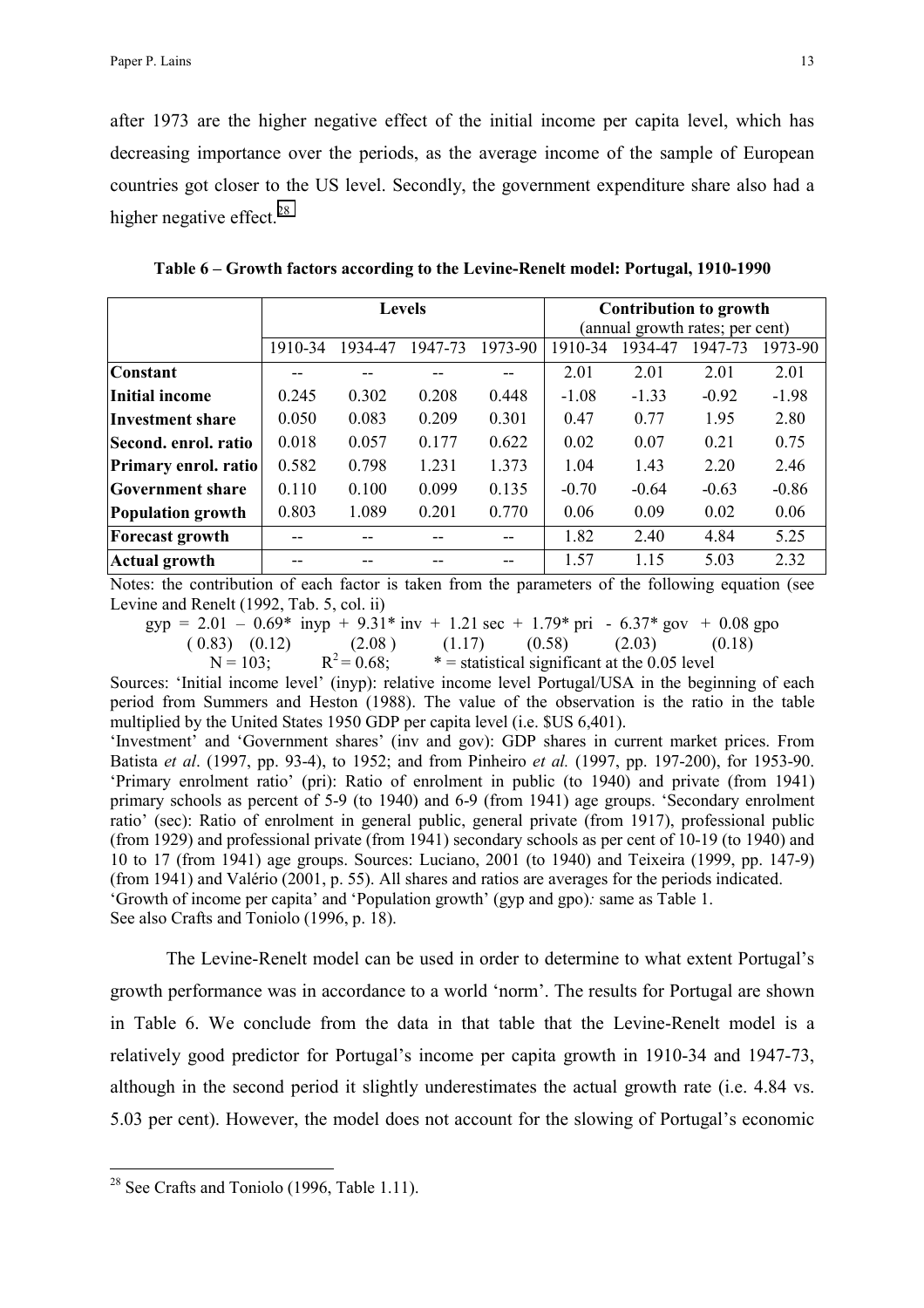growth during the interwar period and in the period after 1973. In fact, despite the reduction in the initial income gap and the increase in the government share, which have negative coefficients, the model predicts an increase in the annual growth rate of the Portuguese economy, from 4.84 to 5.25 per cent, whereas actual growth declined from 5.03 to 2.32 per cent. The reason for the best performance predicted by the model is that Portugal's investment and school enrolment ratios remained considerably high after 1973.

Clearly, in comparison to the European experience, Portugal's initial income per capita had a lower negative effect, which is due to the fact that the gap was larger in Portugal in relation to the US. The investment effect in Portugal was comparable to that of Europe, whereas the sum of the human capital effects was lower in Portugal, as was the government share effect. The estimates for 1973-90 depict Portugal as an outlier, as the forecast income per capita growth rate is 5.25 per cent per, whereas the actual growth was only 2.32 per cent. This indicates that the observed reduction in Portugal's income growth after 1973 cannot be attributed to the performance of neither the investment ratio, neither the investment in human capital as measured by the school enrolment ratios. It is important to note that the growth predicted by the Levine and Renelt model for Portugal during 1973-90 is close to the growth rate of the Portuguese economy, if the 1947-73 rate of convergence was maintained in the post-1973 period, which was pointed out previously (i.e. 4.89 per cent).

The coefficient for exports is not statistically different from zero in any of the equations of the Levine and Renelt model. This result seems to contradict the generally held assumption that foreign trade is a major factor of growth in small open economies, but is in accordance with further evidence on Portugal.<sup>29</sup> The openness to trade of the Portuguese economy, which was quite considerable, throughout the second half of the twentieth century, occurred in two phases. The first phase followed membership of EFTA and the ratio of foreign trade to GDP increased from about 17 per cent to 30 per cent, from 1960 to 1973. In the next period to 1986, the ratio remained constant. The second phase followed the entering of the EEC and, from 1986 to 1994, the ratio increased from 30 per cent to close to 55 per cent.<sup>30</sup> In 1994, Portugal ranked as the fourth most open economy in the European Union.<sup>31</sup>

<sup>&</sup>lt;sup>29</sup> Empirical tests on the export-led growth model have generally refuted a direct causality link between exports and growth. According to Levine and Renelt (1992) findings, trade and growth are linked through investment. Pereira and Xu (2000) find out that the link is through investment *and*  employment. See also Pessoa (1998) on the negligible effect of openness on Portuguese economic growth throughout 1960-90.

 $30$  The ratio is defined as the average of exports and imports over GDP, from Silva Lopes (1996, Graph 4.1).

 $31\text{ See}$  Pinto Barbosa *et al.* (1999, p. 149).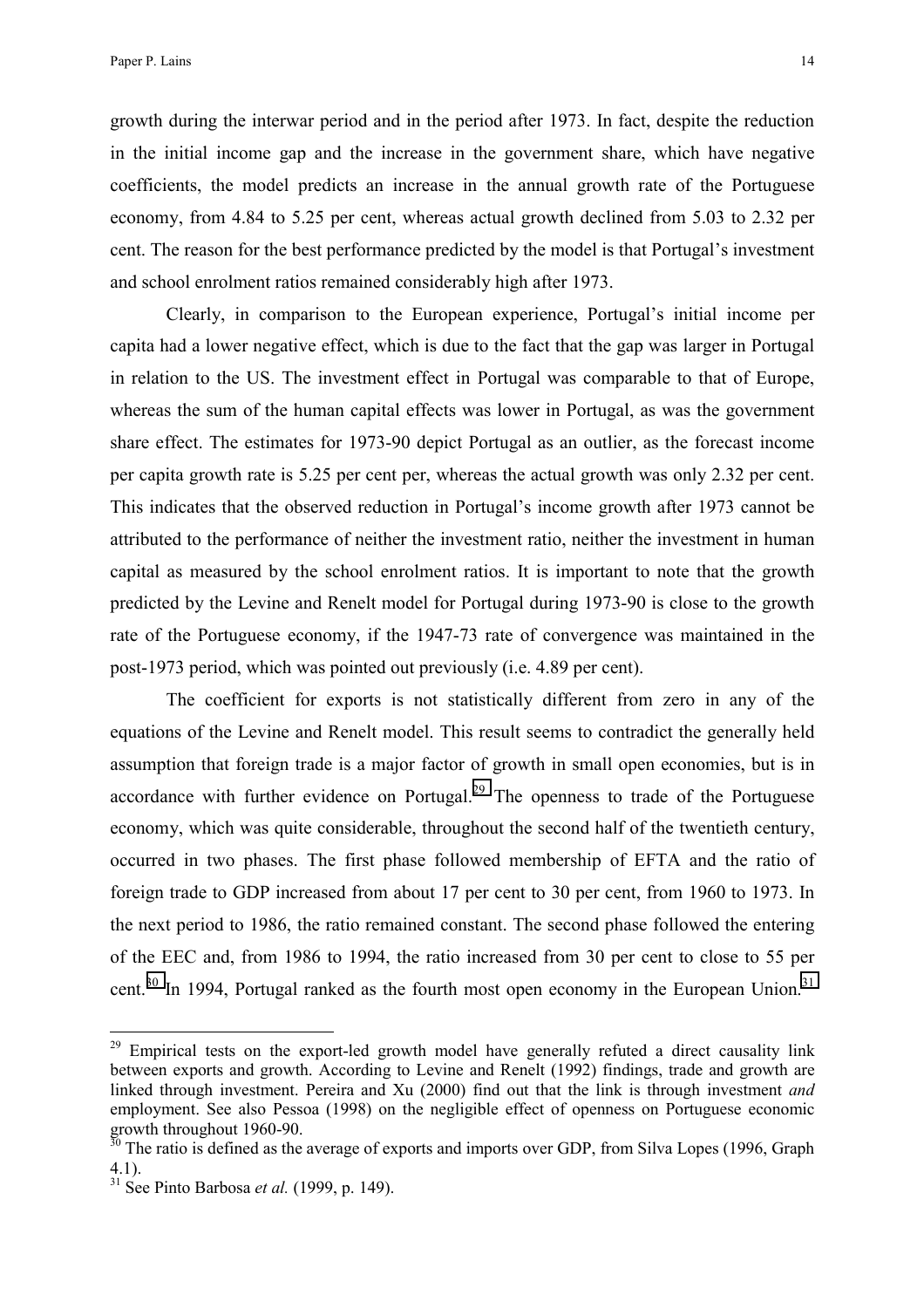$\overline{a}$ 

The fact that the increase in foreign trade was more rapid in the 1986-94 period which had slower growth than in the period 1950-73, is indicative of the small explanatory effect of trade in Portuguese growth. In fact, according to Marques Mendes (1993), the effect of European integration in Portugal's economic growth was relatively small. He estimates that the participation in EFTA and the 1972 trade agreement with EEC explains between 2 and 2.5 per cent of Portugal's growth of per capita income; and that the gains from joining the European Union accounted for 10.1 per cent of the income per capita growth. $32$ 

Both the growth accounting framework and the Afonso (1999) and Levine and Renelt (1992) models point to the conclusion that trends in investment ratios in respect to both physical and human capital explain the increase in growth rates after World War II, but they fail to explain the slowdown after 1973. In fact, there were significant investments in human and physical capital in the 1950-73 period, in Portugal, which either increased in the following period or only marginally declined. Yet, after 1973 there was a sharp decline in the overall rate of growth of the Portuguese economy. As mentioned in the previous section, only half of the decline in Portugal's income growth rate after 1973 can be attributed to the decline in the rate of growth of the European economy. We thus need to explain domestic factors of growth, which were in place in spite of the high physical and human capital investment ratios.

### *4. Structural change and economic growth slowdown*

The single most important factor in Portuguese economic growth slowdown after 1973 was the decline in the rate of growth of total factor productivity. In this section we analyse the extent to which the productivity fall is related to changes in the structure of output. Table 7 shows the performance of total productivity in the three sectors of the Portuguese economy during the two development phases, before and after 1973. As shown there, the growth of total factor productivity fell from 2.64 per cent per year, in 1952-73, to 0.31 per cent, in 1973- 91. The performance of factor productivity in the industrial and the services sectors was the main cause behind the fall in the growth of total factor productivity, as productivity growth in

 $32$  Marques Mendes (1993, pp. 16-21). The European Union effect is measured through the impact of structural funds alone (see also Gaspar and Leite 1995). Aguiar and Figueiredo (1999) have concluded that Portugal's level of foreign trade ratio, relative to the average of seven more developed European countries, affected positively and significantly the rate of convergence of the Portuguese economy, over the long-run (1870-1990). Yet, they do not provide estimates for shorter periods.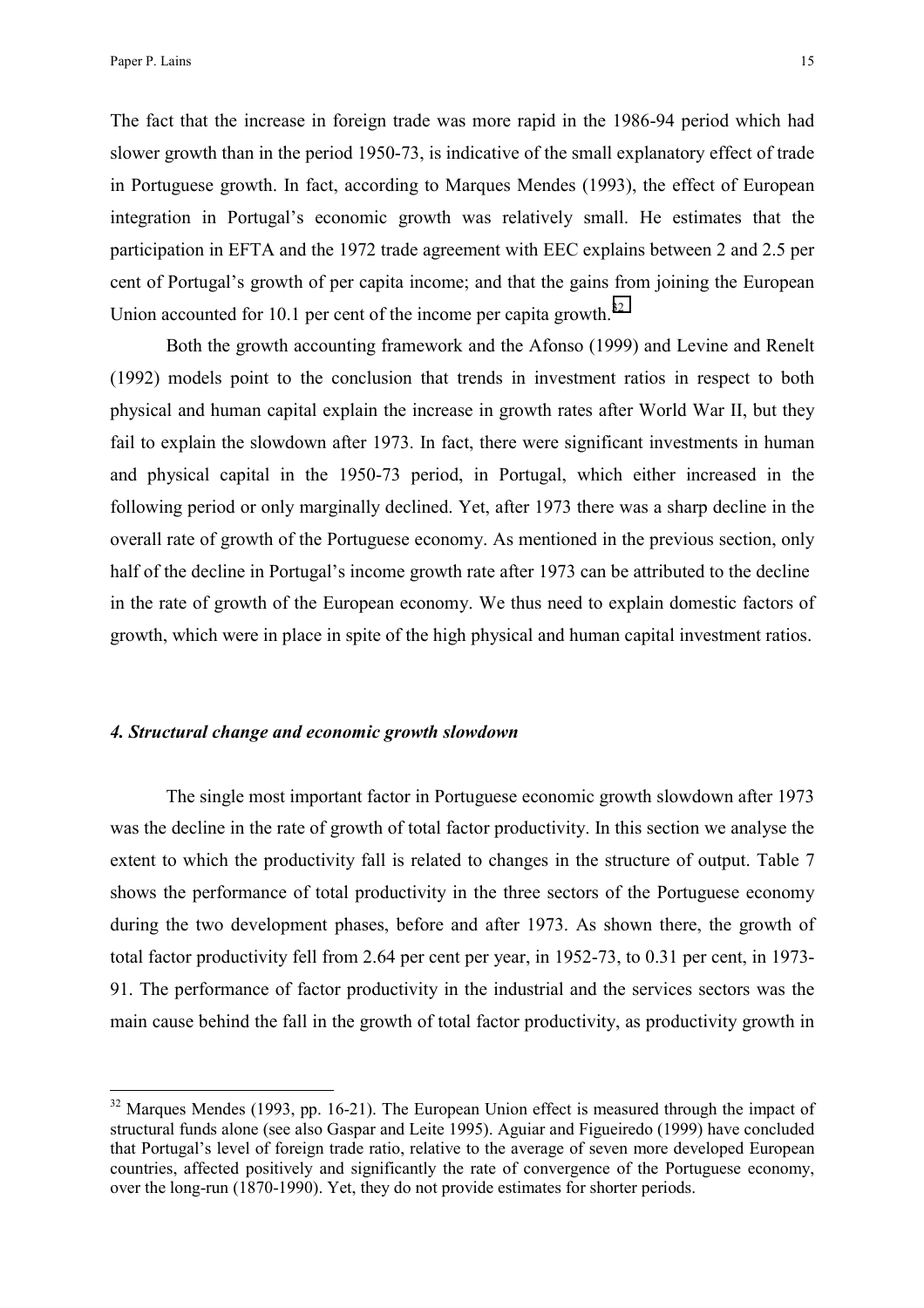the agricultural sector increased slightly after  $1973$ <sup>33</sup> Taking into account the behaviour of total factor productivity in the three sectors of the economy, we may conclude that the decline in the rate of growth of the Portuguese economy after 1973 was due to the decline in the performance of the industrial and the services sector.<sup>34</sup>

|                    | annual growth rates, per cent) | Output                       |            |        |
|--------------------|--------------------------------|------------------------------|------------|--------|
|                    | Labour                         | Sources of growth<br>Capital | <b>TFP</b> | growth |
| <b>GDP</b>         |                                |                              |            |        |
| 1952-73            | 0.37                           | 2.80                         | 2.64       | 5.80   |
| 1974-91            | 0.86                           | 1.60                         | 0.31       | 2.76   |
| <b>Agriculture</b> |                                |                              |            |        |
| 1954-73            | $-0.33$                        | 0.94                         | 0.47       | 1.09   |
| 1974-87            | $-1.14$                        | 0.66                         | 2.23       | 1.76   |
| Industry           |                                |                              |            |        |
| 1954-73            | 1.02                           | 4.37                         | 3.00       | 8.38   |
| 1974-87            | 0.72                           | 1.99                         | $-0.90$    | 1.81   |
| <b>Services</b>    |                                |                              |            |        |
| 1954-73            | 0.80                           | 2.79                         | 2.51       | 6.10   |
| 1974-87            | 2.10                           | 0.96                         | 0.10       | 3.16   |

 **Table 7 – Sectoral sources of growth and output growth, 1952-91** (annual growth rates; per cent)

Source: Neves (1994, pp. 72-73). The estimates in this table are not fully comparable to those of Table 5 above, most of all because they do not take into account the role of human capital.

In order to explain the fall in industrial factor productivity growth, we need to take into account the major distinctive features of growth in the periods before and after  $1973$ .<sup>35</sup> The high levels of industrial growth during the period from 1960-73 were due to the expansion of external demand, induced by European growth and to Portugal's participation in EFTA, as well as to the overall favourable performance of the economy and, in particular, of domestic demand. According to Silva Lopes (1996), the growth of the industrial sector output in the period to 1973 was enhanced by growth inducing government policies, including the protection from foreign competition granted to some branches of industry, fiscal incentives, public investment in social overhead capital and in key capital intensive industrial sectors, as

<sup>&</sup>lt;sup>33</sup> Agricultural labour productivity growth during 1973-90 is associated with the decline in agricultural labour force, by –2.8 per cent per year. Both the decline in labour force and the increase in labour productivity were below rates for most western European countries. See Lains (1994, p. 939) and van Ark (1996a).

<sup>&</sup>lt;sup>34</sup> The decline in total factor productivity in the services sector after 1973 was due to the decline in labour productivity, which is related to the sharp increase in the rate of growth of employment in the sector (see Lains 1994). That increase is related, on the one hand, to the incorporation of immigrant workers from the colonies, and to the post-1975 employment protection legislation.

<sup>&</sup>lt;sup>35</sup> Lains (1994).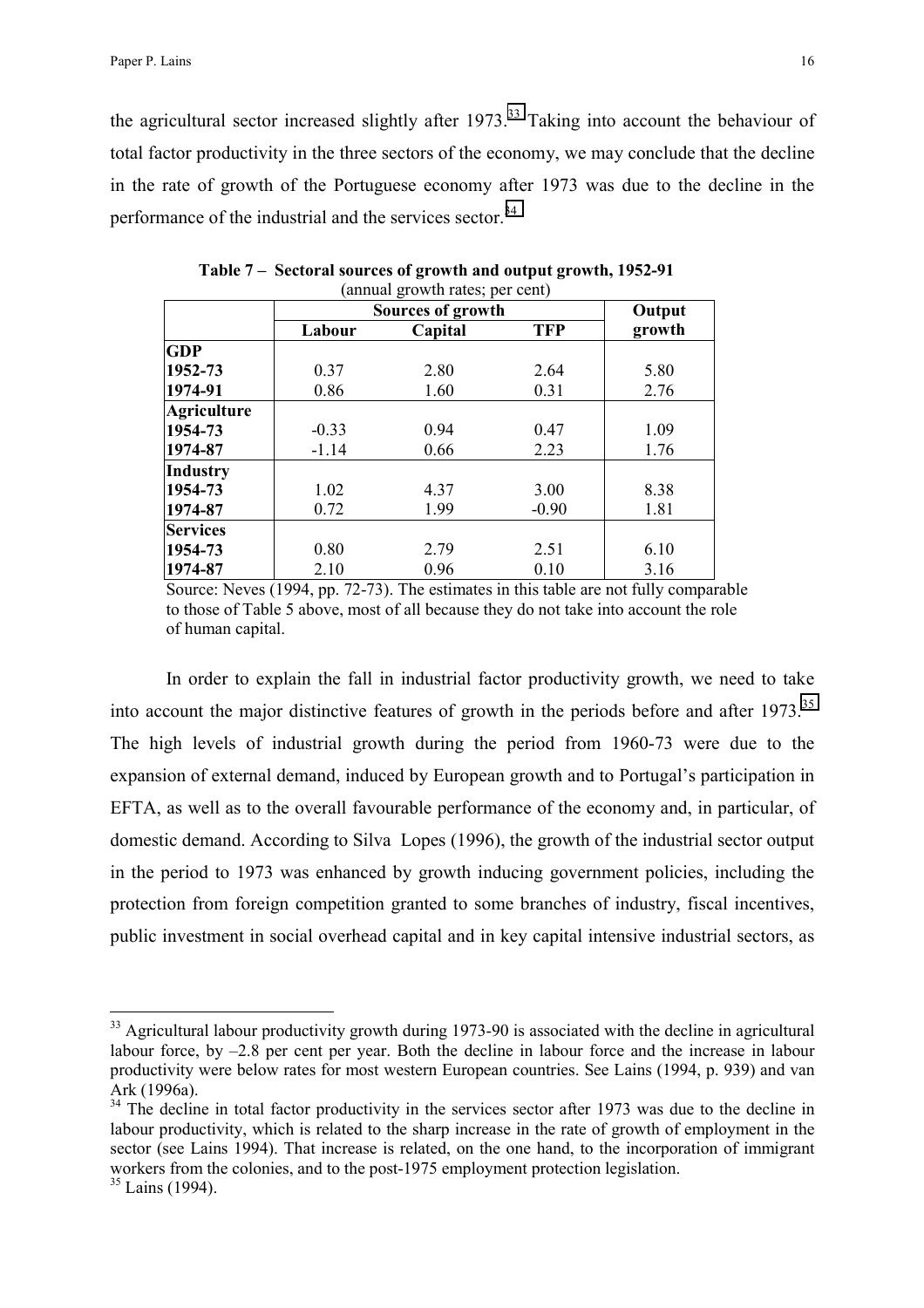well as wage and price controls and low interest rates.<sup>36</sup> The joining of the EFTA meant the opening up to external competition, but the Portuguese government managed to negotiate gradual and selected reductions in tariff and other forms of domestic protection, whereas Portuguese industrial exports took advantage of the opening up of foreign markets.<sup>37</sup>

After 1973, there was a shift of the industrial sector towards the increase in the output of some more labour intensive sectors. In fact, the contribution of the foodstuffs and textiles sectors in the industrial sector increased, from 1950-73 to 1973-80, and even more to 1980- 90. On the contrary, the contribution of more capital intensive sectors to total output growth declined. Foodstuffs and textiles accounted for half of total industrial growth, in 1973-80, and over 2/3, in 1980-90. The more capital-intensive sectors accounted for 42 per cent of industrial growth in 1973-80 and 30.7 per cent in 1980-90. It is worth noting that the performance of total factor productivity in the industrial sector was more favourable in the 1973-80 period than it was in 1980-90.<sup>38</sup> This indicates that the growth of the foodstuffs and textile sectors had a negative impact on industrial productivity growth, as compared to the impact of the more capital-intensive sectors.<sup>39</sup>

According to Peres Lopes (1994), Portugal's industrial labour productivity in relation to the United Kingdom's was comparatively higher in the 'traditional' sectors, namely, textiles, wearing apparel, leather and footwear, wood products, paper and electrical appliances. Moreover, relative productivity levels in these sectors declined over 1977-90, whereas it increased in the remaining industrial sectors.

To fully understand the causes of the fall of factor productivity growth in the industrial sector, after 1973, we have thus to explain what caused the observed shifts in the structure of the output. One of the main reasons for that shift was the increasing openness of the industrial sector to foreign trade. According to Pinto Barbosa *et al.* (1999), in 1993, the structure of Portugal's industrial sector was in tune with the structure of revealed comparative advantages. Yet, according to the same authors, labour productivity in the industrial sectors with better export performance and higher growth rates of output, was below the average of the sector.<sup>40</sup> The fact that the Portuguese industrial sector adapted to the changes in the structure of demand imposed by the increasing integration with the European Union economy, led to an

 $36$  See also Centeno (1995) and Mateus (1998, pp. 194-8).

<sup>37</sup> Silva Lopes (1996, pp. 87-8). See also Macedo *et al.* (1988), Lains (1994), Amaral (1998) and Confraria (1999).

 $38$  Neves (1994, pp. 72-73).

 $39$  Lains (1994, p. 945).

<sup>40</sup> See Pinto Barbosa *et al.* (1999, pp. 282-4). The authors do not infer a *causal* relationship between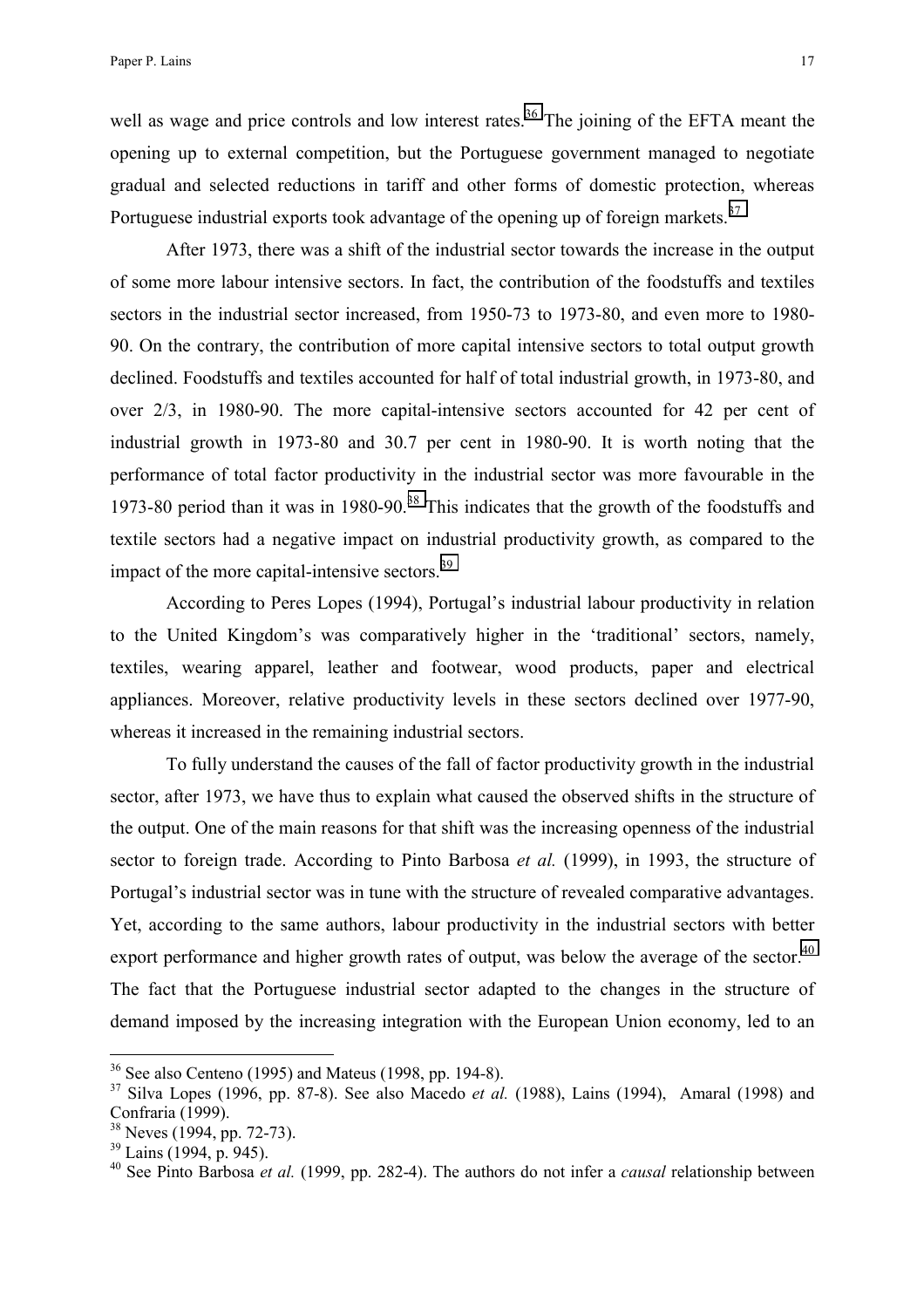increase of the weight of industrial sectors with higher levels of comparative advantage. However, that was achieved at lower levels of labour and capital productivity. Such structural transformation led to a reduction in the average productivity level of the Portuguese industrial sector.

### *5. Conclusions*

 $\overline{a}$ 

 Economic historians have shown in the last decades that there is a wide diversity of economic growth experiences, across countries. Different experiences stem from the fact that the conditions for economic growth can be very different from country to country. Such conclusion has a corollary that has not been sufficiently exploited in long-term economic growth studies, which is that conditions for economic growth also vary substantially across time. The Portuguese experience of growth during the twentieth century is a good example of that.

 Many authors have recognized that the *external* conditions for Portuguese economic growth changed throughout the century. Those changes are associated with transformations in the international and, in particular, in the European economy, which can be described as Maddison's phases of development. Yet, less attention has been paid to the fact that the *domestic* conditions for the growth of the Portuguese economy have also changed substantially. Although the consequences of changes in industrial, monetary and fiscal policies, as well as overall political conditions, have been largely accounted for, less attention has been paid to the possibility that economic conditions for growth have also changed in a substantial way.

 The Portuguese economy went through an intensive process of structural transformation during the 1950-73 period. Whereas in 1950, Portugal was largely an agrarian economy, with about 50 per cent of the population employed in the agricultural sector, by 1973 the growth of the industrial and the services sectors had substantially transformed the economy. The sheer shift of labour from agriculture to the other sectors of the economy was a source of growth, as the labour productivity in agriculture was about half that of industry and services. This paper has put together evidence showing that high levels of investment in human and physical capital were the main instruments for rapid economic growth to 1973.

export ratios and labour productivity. See also Crespo Faustino (1995) and Pita Barros (1997).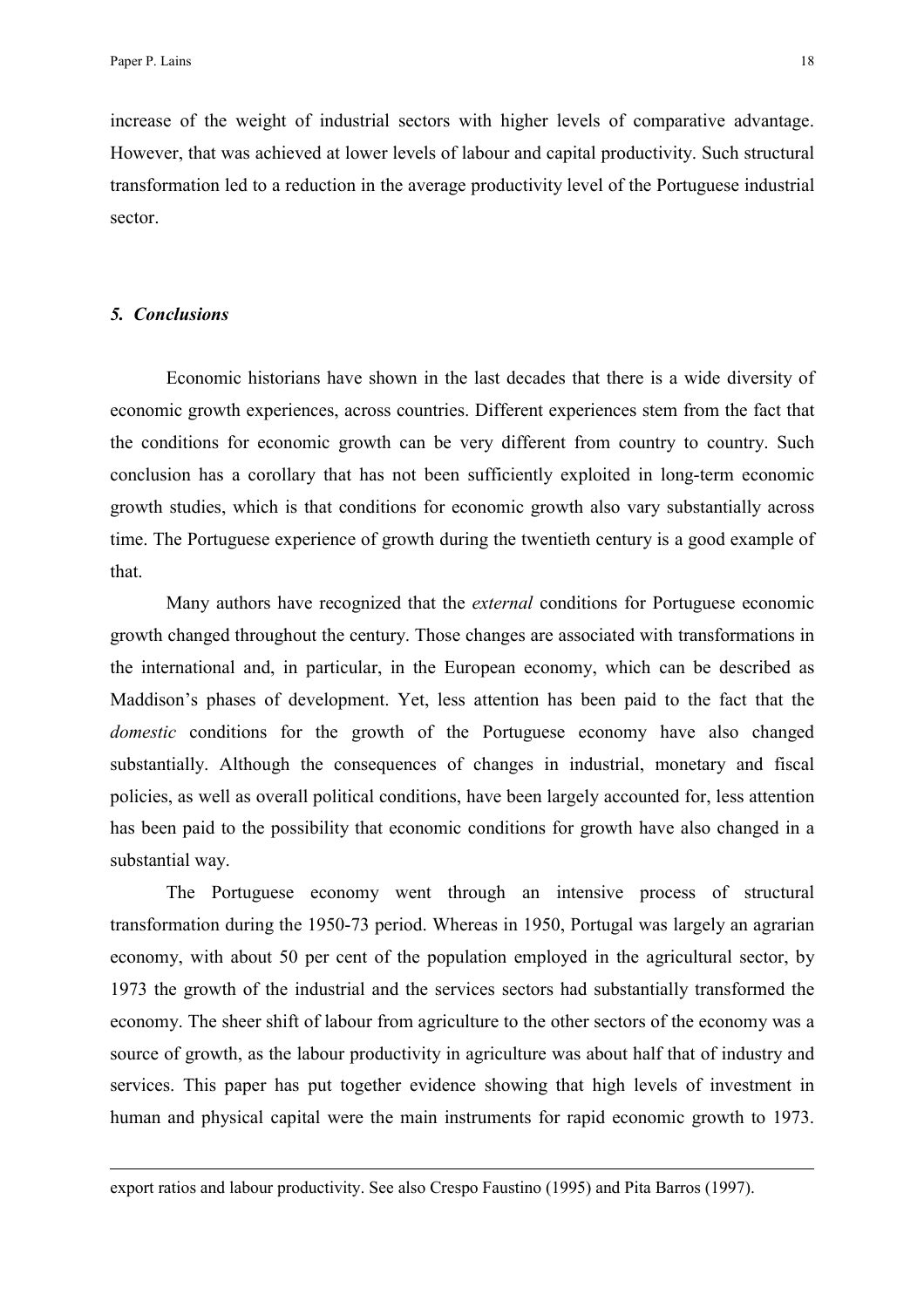The fact that Europe was expanding rapidly was also of major help. After 1973, though, the overall conditions for growth were less favourable, as most of the gains from structural change had already been reaped. The fact that the European economy slowed down imposed further restrictions on rapid growth. However, after two decades of growth, the Portuguese economy was substantially different. Despite the fact that the potential effect of structural change on economic growth had died out, the fact was that the various forms of capital and capacities acquired in the period of rapid growth pushed the economy into a stage of higher trend growth rates. During this latter stage, the Portuguese economy is presently in a process of adaptation to the average structure of the European economy. That is a slow but probably sustained process.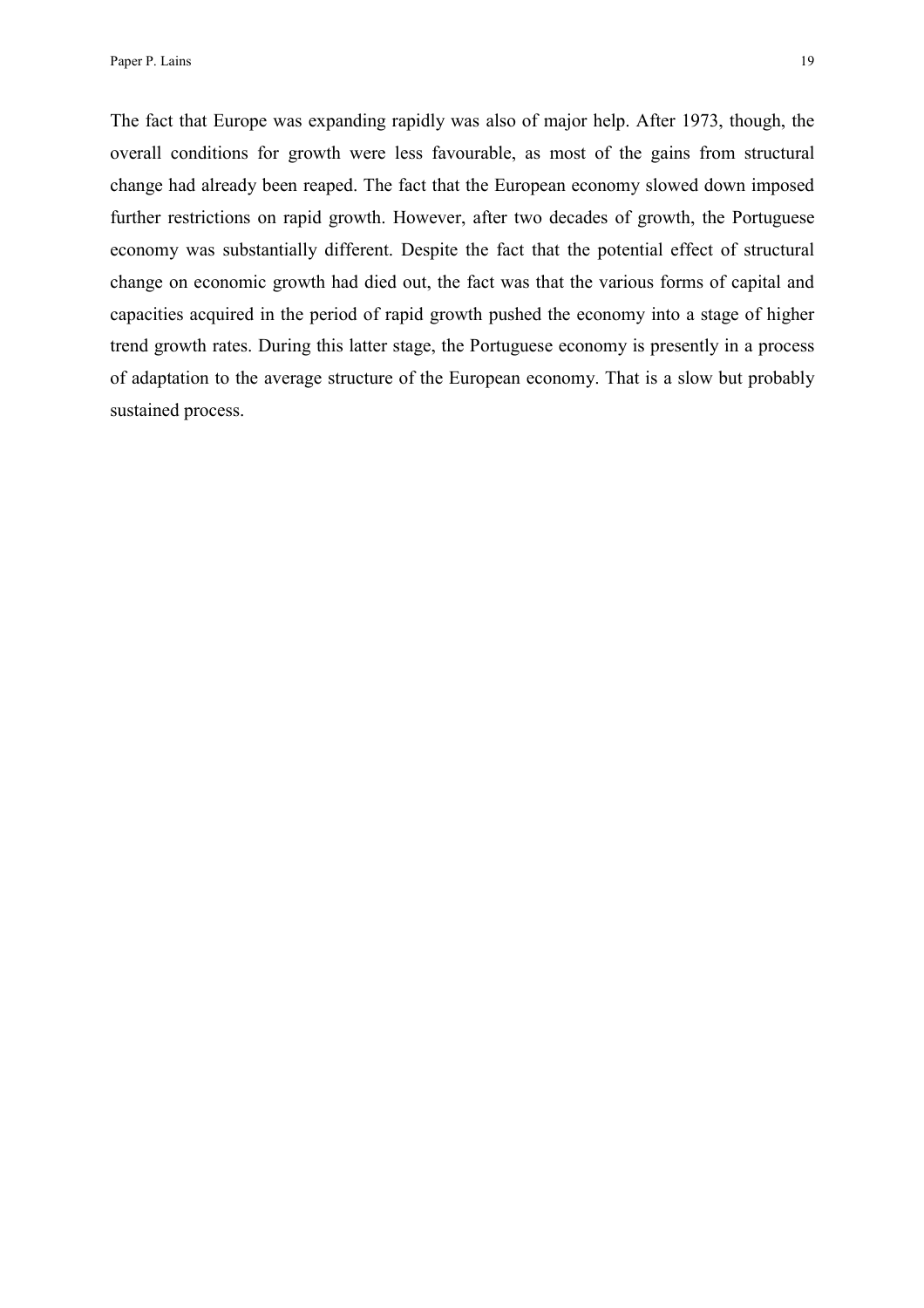### *References*

Afonso, O. (1999), *Contributo do comércio externo para o crescimento económico português, 1960-1993*. Lisbon, Conselho Económico e Social.

Aguiar, A. and O. Figueiredo (1999). 'Abertura e convergência da economia portuguesa, 1870-1990'. *Estudos de Economia* **19***,* pp. 209-32.

Amaral, L. (1998). 'Convergência e crescimento económico em Portugal no pósguerra'. *Análise Social* **33**, pp. 741-76.

Amaral, L. (2001). 'Education and human capital accumulation in Portugal, 1930- 1973' (Lisbon, mimeo).

Barbosa, A. Pinto *et al.* (1999), *O impacto do euro na economia portuguesa.* Lisbon, Publicações Dom Quixote.

Barro, R. and J. W. Lee (1993). 'International comparisons of educational attainment'. *Journal of Monetary Economics* **32**, pp. 363-94.

Barro, R. and X. Sala-i-Maritn (1995). *Economic growth*. New York, McGraw-Hill.

Barros, P. Pita (1997), 'Crescimento económico'. In P. Pita Barros and M. St. Aubyn. *Problemas actuais da política económica portuguesa: crescimento, desemprego, participação na União Económica e Monetária*. Lisboa, Conselho Económico e Social, pp. 9-53.

Batista, D., C. Martins, M. Pinheiro and J. Reis (1997). 'New estimates for Portugal's GDP, 1910-1958'. *História Económica* **7**.

Centeno, M. (1995). 'Poupança pública *versus* poupança privada: que relação de longo prazo?'. *Boletim Económico* **1** (1), pp. 67-72.

Confraria, J. (1999). 'Portugal: industrialization and backwardness'. In J. Foreman-Peck and G. Federico (eds.). *European industrial policy. The twentieth-century experience.*  Oxford, Oxford University Press, pp. 268-94.

 Crafts, N. (2000), 'Development History'. *Working Papers* no. 54 (London School of Economics).

Crafts, N. and T. C. Mills (1996). 'Europe's Golden Age: an econometric investigation of changing trend rates of growth'. In B. van Ark and N. Crafts (eds.). *Quantitative aspects of post-war European economic growth.* Cambridge, Cambridge University Press, pp. 415-31.

Crafts, N. and G. Toniolo (eds.) (1996). *Economic growth in Europe since 1945*. Cambridge, Cambridge University Press.

Crafts, N. and G. Toniolo (1996). 'Post-war growth: an overview'. In N. Crafts and G. Toniolo (eds.). *Economic growth in Europe since 1945*. Cambridge, Cambridge University Press, pp. 1-37.

Denison, E. E. (1967). *Why growth rates differ: postwar experience in nine Western countries.* Washington (D.C.), The Brookings Institution.

Dowrick, S. and D-T. Nguyen (1989). 'OECD comparative economic growth, 1950- 1985: catch-up and convergence'. *American Economic Review* **79**, pp. 1010-30.

Faustino, H. Crespo (1995). 'O *cluster* europeu de Portugal em termos de comércio intra-sectorial: análise ao nível dos principais produtos para o período1983-1992'. *Estudos de Economia* **15**, pp. 391-426.

Gaspar, V. and A. Nogueira Leite (1995). 'Coesão e convergência: efeitos económicos dos fundos estruturais'. *Boletim Económico* **1** (3), pp. 49-55.

Lains, P. (1994). 'O Estado e a industrialização em Portugal, 1945-1990'. *Análise Social* **29**, pp. 923-58.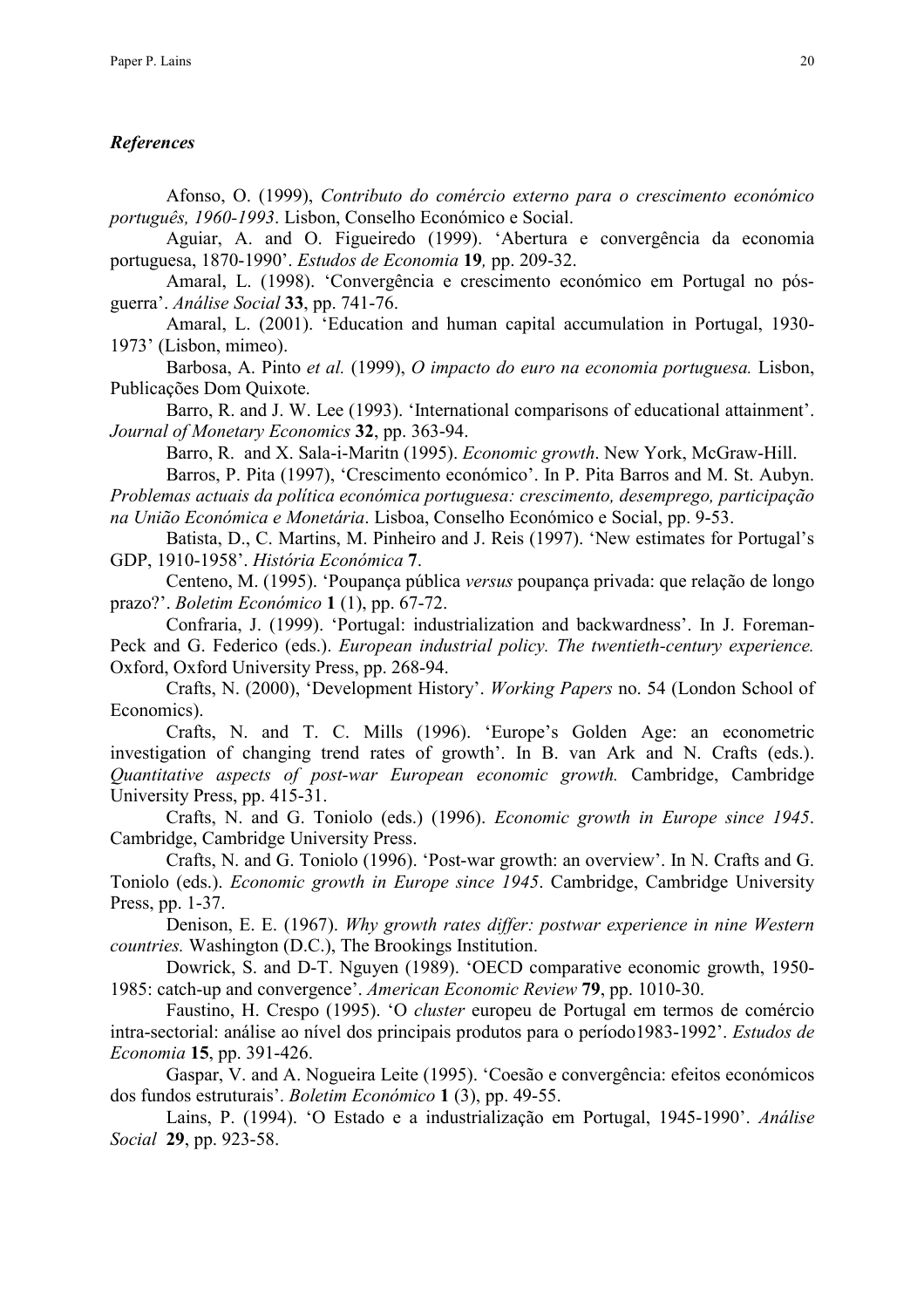Lains, P. (1998). 'An account of the Portuguese African empire, 1885-1975'. In P. O'Brien and L. Prados (eds.). *The costs and benefits of European imperialism (1415-1974). Revista de Historia Económica* **16**, pp. 235-63.

 Lains, P. and J. Reis (1991). 'Portuguese economic growth, 1833-1985: some doubts'. *Journal of European Economic History* **20**, pp. 441-53.

 Leitão, N. Andresen (2001), 'Portugal's European integration policy, 1947-1972'. *Journal of European Integration History* **7**, pp. 25-35.

Levine, R. e D. Renelt (1992). 'A sensitivity analysis of cross-country growth regressions'. *American Economic Review* **82**, pp. 942-63.

Lobo, M. Costa (2000). 'Portugal na Europa: uma leitura política da convergência económica'. In A. Barreto (ed.). *A situação social em Portugal, 1960-1999.* Lisbon, Imprensa de Ciências Sociais, pp. 611-43.

Lopes, L. Peres (1994). 'Manufacturing productivity in Portugal in a comparative perspective'. *Notas Económicas* **4**, pp. 57-76.

Lopes, J. da Silva (1996). *A economia portuguesa desde 1960*. Lisbon, Gradiva.

Macedo, J. B. de, C. Corado e M. L. Porto (1988). 'The timing and sequencing of trade liberalization policies: Portugal, 1948-1986'. *Working Papers* no. 114 (Faculdade de Economia, Universidade Nova de Lisboa).

Maddison, A. (1995). *Monitoring the world economy, 1820-1992.* Paris, OECD.

Maddison, A. (1996). 'Macroeconomic accounts for European countries'. In B. van Ark and N. Crafts (eds.). *Quantitative aspects of post-war European economic growth.*  Cambridge, Cambridge University Press, pp. 27-83.

Maddison, A. (2001). *The world economy. A millennial perspective.* Paris, OECD.

Mankiw, N., D. Romer and D. N. Weil (1992), 'A contribution to the empirics of economic growth'. *Quarterly Journal of Economics* **107**, pp. 407-37.

Marques, A. (1988). *Política económica e desenvolvimento em Portugal (1926-1959).*  Lisbon, Livros Horizonte.

Mateus, A. (1995a). 'Os factores de crescimento da economia portuguesa: capital e integração'. In Proceedings of the Conference *Para onde vai a economia portuguesa?.* Lisbon (ISEG).

Mateus, A. (1995b). 'O sucesso dos "Tigres asiáticos". Que lições para Portugal?', *Working Papers* no. 254 (Faculdade de Economia, Universidade Nova de Lisboa).

Mateus, A. (1998). *Economia portuguesa. Crescimento no contexto internacional (1910-1998).* Lisbon, Verbo.

Mendes, A. J. Marques (1993). 'The development of the Portuguese economy in the context of the EC'. In J. Silva Lopes (ed.). *Portugal and EC membership evaluated.* London, Pinter Publishers, pp. 7-29.

Moura, F. Pereira de (1973). *Por onde vai a economia portuguesa?* Lisboa, Seara Nova.

 Nehru, V. and A. Dhareshwar (1994). 'New estimates of total factor productivity growth for developing and industrial countries'. *Policy Research Working Papers* no. 1313 (World Bank).

 Neves, J. César das (1994). *The Portuguese economy: a picture in figures. XIX and XX centuries.* Lisbon, Universidade Católica Editora.

Neves, J. César das (1996). 'Portuguese postwar growth: a global approach'. In N. Crafts and G. Toniolo (eds.). *Economic growth in Europe since 1945*. Cambridge, Cambridge University Press, pp. 329-54.

 Nunes, A., E. Mata e N. Valério (1989). 'Portuguese economic growth, 1833-1985'. *Journal of European Economic History* **18**, pp. 291-330.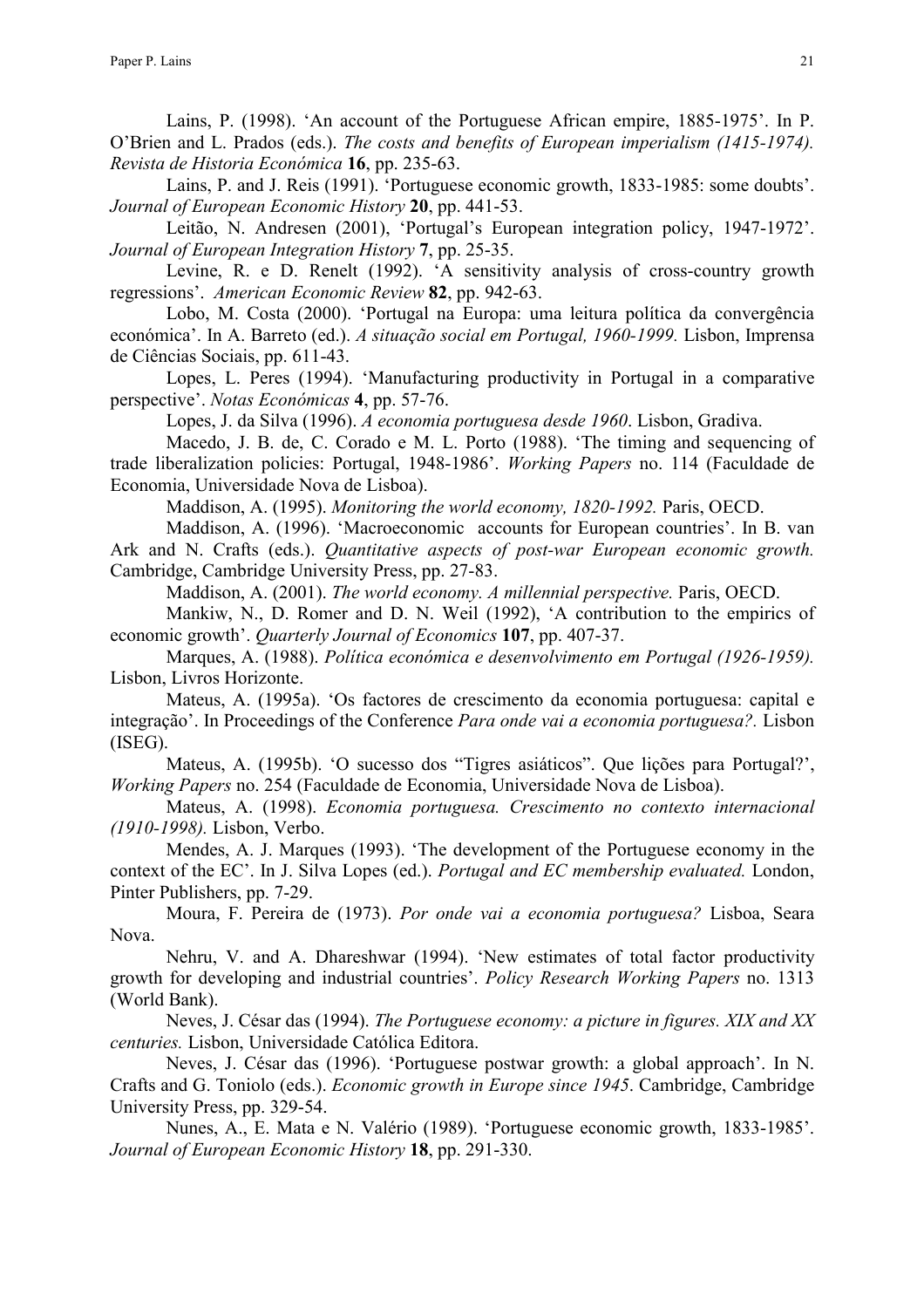Ó Gráda, C. and K. O'Rourke (1996). 'Irish economic growth, 1945-1988'. In N. Crafts and G. Toniolo (eds.). *Economic growth in Europe since 1945*. Cambridge, Cambridge University Press, pp. 388-426.

 Pereira, A. M. and Z. Xu (2000). 'Export growth and domestic performance'. *Review of International Economics* **8**, pp. 60-73.

 Pessoa, A. (1998), 'Catch-up tecnológico, investimento e convergência real: um exercício de contabilidade do crescimento aplicado à economia portuguesa'. *Working Papers*  no. 83 (Faculdade de Economia, Universidade do Porto).

Pinheiro, M. *et al.* (1997). *Séries longas para a economia portuguesa. Pós II Guerra Mundial vol. I - Séries estatísticas*. Lisbon, Banco de Portugal.

Prados de la Escosura, L. and J. G. Sanz (1996). 'Growth and macroeconomic performance in Spain, 1939-1993'. In N. Crafts and G. Toniolo (eds.). *Economic growth in Europe since 1945*. Cambridge, Cambridge University Press, pp. 355-87.

 Rosas, F. (2000). *Salazarismo e fomento económico, 1928-1948. O primado do político na história económica do Estado Novo.* Lisbon, Editorial Notícias.

 Summers, R. and A. Heston (1988). 'A new set of international comparisons of real product and price levels estimates for 130 countries, 1950-1985'. *Review of Income and Wealth* **34**, pp. 1-25.

 Teixeira, A. (1999). *Capital humano e capacidade de inovação. Contributos para o estudo do crescimento económico português, 1960-1991*. Lisbon, Conselho Económico e Social.

 Temple, J. (1999). 'The new growth evidence'. *Journal of Economic Literature* **37**, pp. 112-56.

Tortella, G. (1994). 'Patterns of economic retardation and recovery in south-western Europe in the nineteenth and twentieth centuries'. *Economic History Review* **47**, pp 1-21.

Valério, N. (ed.) (2001). *Estatísticas históricas portuguesas.* Lisbon, Instituto Nacional de Estatística.

van Ark, B. (1996a). 'Sectoral growth accounting and structural change in post-war Europe'. In B. van Ark and N. Crafts (eds.). *Quantitative aspects of post-war European economic growth.* Cambridge, Cambridge University Press, pp. 84-164.

van Ark, B. (1996b). 'Convergence and divergence in the European periphery: productivity in eastern and southern Europe in retrospect'. In B. van Ark and N. Crafts (eds.). *Quantitative aspects of post-war European economic growth.* Cambridge, Cambridge University Press, pp. 271-326.

van Ark, B. and N. Crafts (1996). 'Catch-up, convergence and the sources of post-war European growth: introduction and overview'. In B. van Ark and N. Crafts (eds.). *Quantitative aspects of post-war European economic growth.* Cambridge, Cambridge University Press, pp. 1-26.

 van Ark, B. and N. Crafts (eds.) (1996). *Quantitative aspects of post-war European economic growth.* Cambridge, Cambridge University Press.